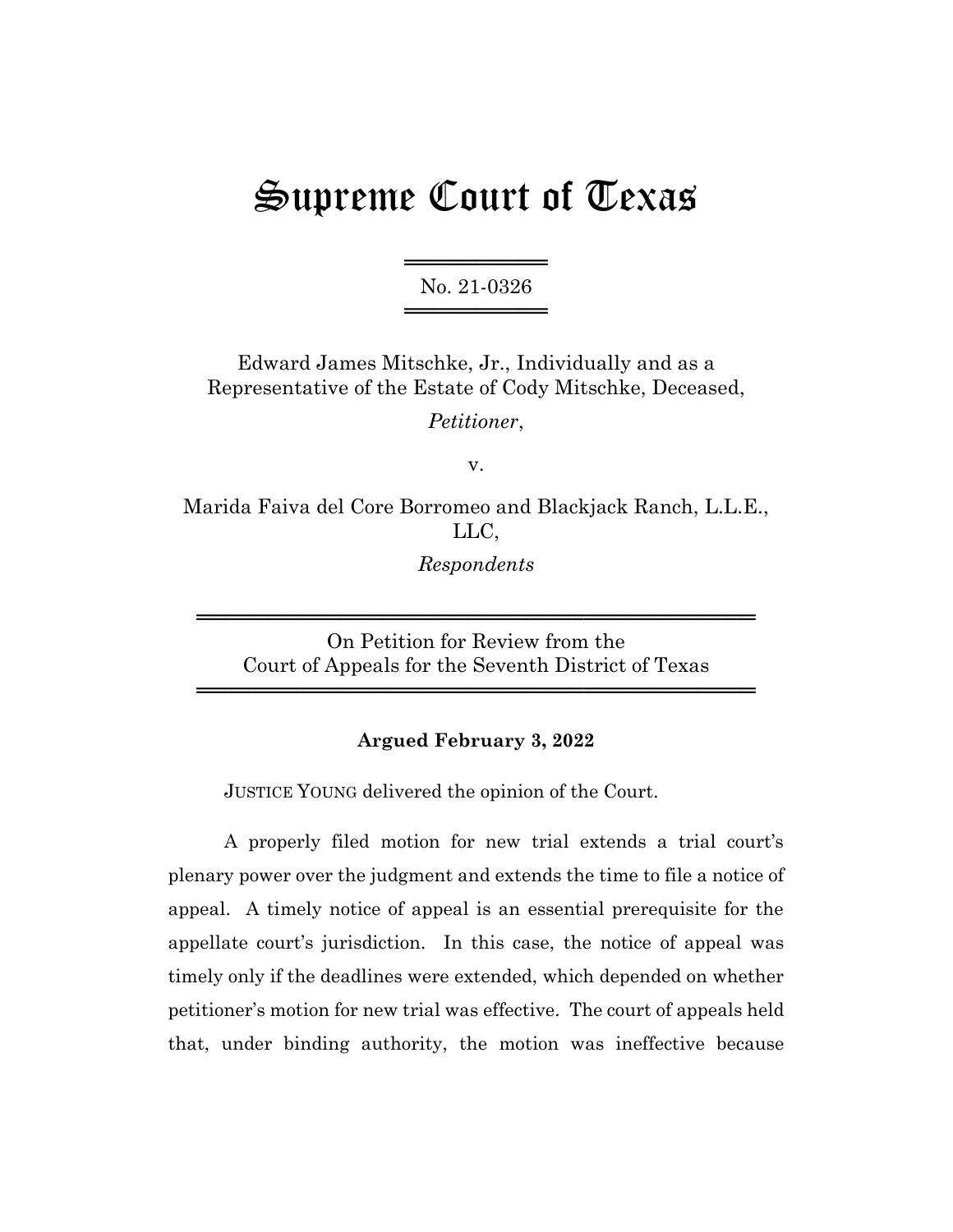petitioner filed it under the wrong cause number. The court of appeals thus dismissed the appeal for lack of jurisdiction.

Bound up in our review of that decision are several important questions involving the doctrine of *stare decisis*. Based on our resolution of those questions, we conclude that petitioner's filing error did not deprive the court of appeals of subject-matter jurisdiction, and we therefore reverse and remand for consideration of the merits.

# **I**

This case arises from the unfortunate death of Cody Mitschke, the son of petitioner Edward James Mitschke, Jr. Cody, a passenger in an all-terrain vehicle, died after the vehicle spun out of control. Petitioner brought multiple wrongful-death and survival claims against several defendants. Among those defendants were respondents Marida Borromeo and Blackjack Ranch. Respondents eventually moved for a take-nothing summary judgment and the trial court orally granted that motion. Mitschke's counsel then asked the court to sever the claims against respondents, which would allow an immediate appeal. The trial judge explained that he would sever those claims only if a separate written motion was filed; he then signed the summary-judgment order. Twenty-two days later, respondents—not Mitschke—filed a written motion to sever the claims.

The trial court granted the motion to sever the claims against Borromeo and Blackjack Ranch. The severance order was issued under the original cause number (No. 16,735), but in that order, the court also created a new cause number for the severed claims (No. 17,366). The severance transformed the interlocutory summary judgment into a final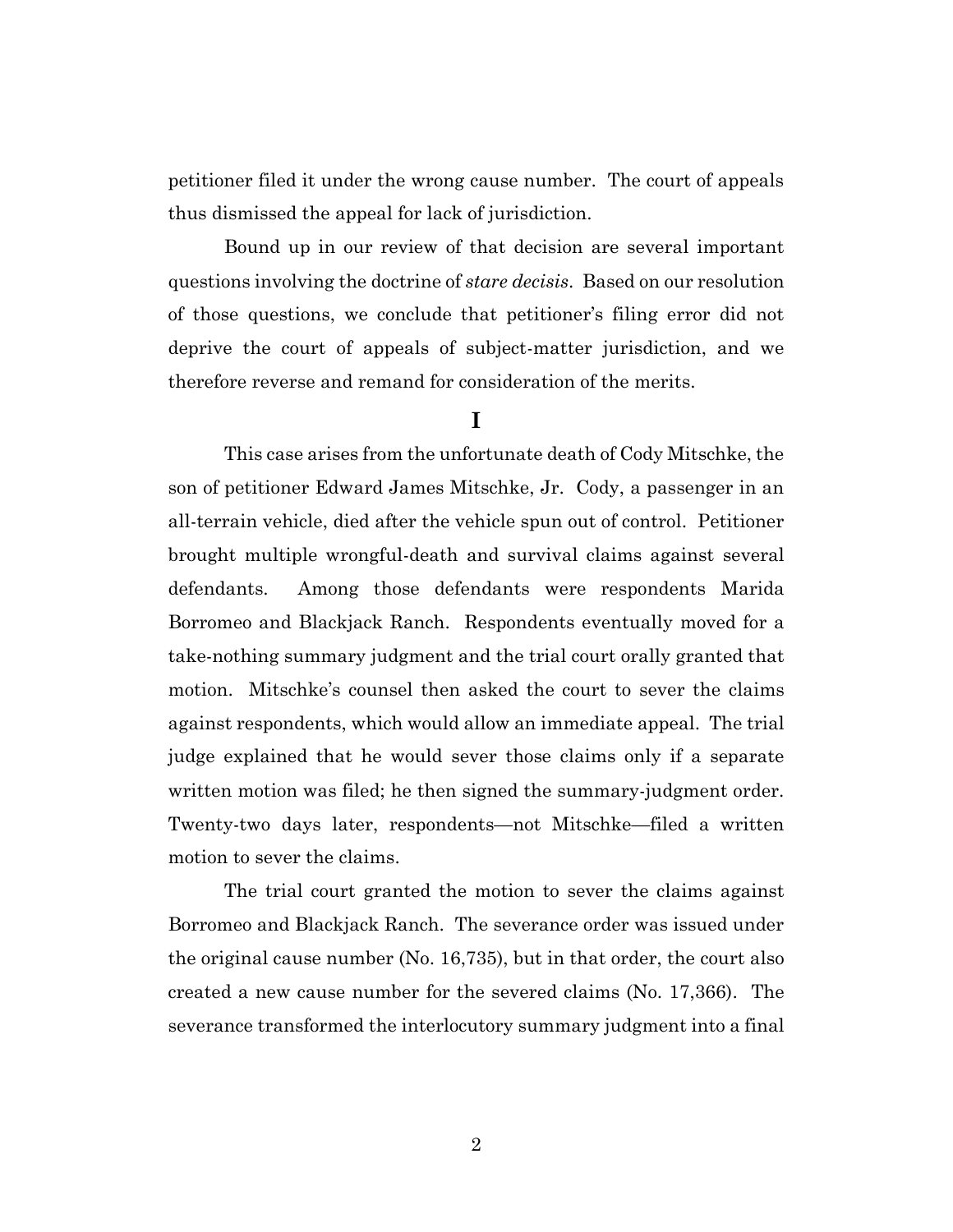and appealable judgment, thus commencing the thirty-day period to file a notice of appeal in Cause No. 17,366. *See Park Place Hosp. v. Estate of Milo*, 909 S.W.2d 508, 510 (Tex. 1995); Tex. R. App. P. 26.1.

While the trial court still had plenary power, Mitschke moved for a new trial. Mitschke's written motion referenced the summary-judgment order by subject matter, title, and date; stated the purpose of extending the appellate deadlines; and certified service to all opposing counsel in *both* causes, including counsel for Borromeo and Blackjack Ranch. This routine procedure extends the trial court's plenary power and the appellate deadlines. *See* Tex. R. Civ. P. 329b; Tex. R. App. P. 26.1(a)(1). At least, it does so if done correctly. But Mitschke filed his new-trial motion under the *original* cause (No. 16,735) instead of under the new, severed cause (No. 17,366). Three days before the extended deadlines under Rule 26.1(a) would have run, Mitschke filed a notice of appeal in *both* cause numbers.

The appeals were brought in the Third Court of Appeals in Austin. This Court then transferred them to the Seventh Court of Appeals in Amarillo for docket-equalization purposes. *See* Tex. Gov't Code § 73.001. A transferee court that receives an appeal "must decide the case in accordance with the precedent of the transferor court under principles of stare decisis . . . ." Tex. R. App. P. 41.3. As this Court's comment to the Rule explains, this requirement ensures that the "transfer will not produce a different outcome, based on application of substantive law, than would have resulted had the case not been transferred." *Id.*, cmt.

After receiving the appeals, the Seventh Court requested briefing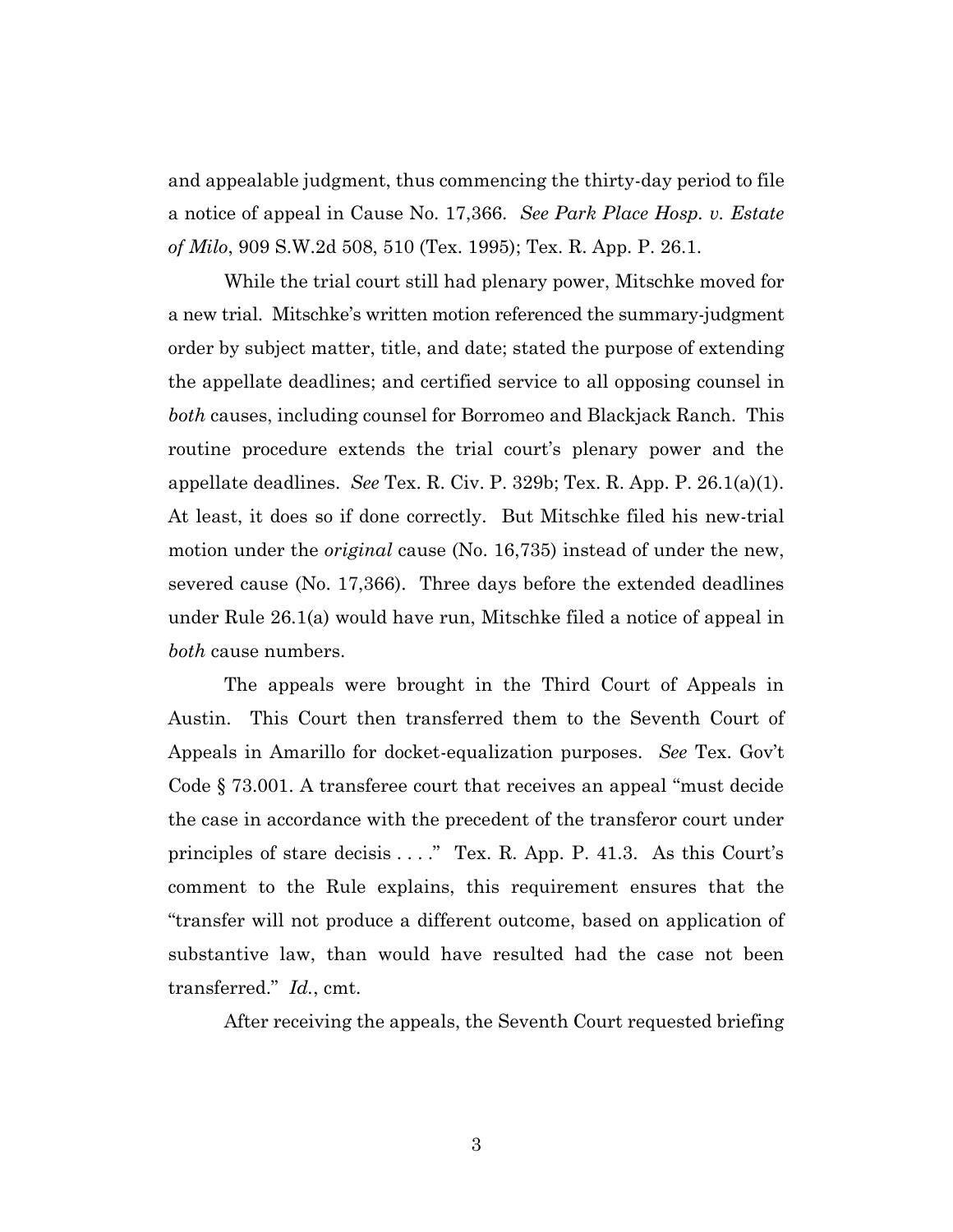on a jurisdictional question: whether Third Court precedent required dismissing the appeal in the severed cause as untimely. The Seventh Court received the requested briefing and identified what it regarded as a material conflict in the Third Court's precedent. The Seventh Court concluded that, if the Third Court followed two of its relatively recent cases, it would dismiss the appeal as untimely,<sup>1</sup> but that it would permit the appeal to proceed if it instead followed two of its earlier cases.<sup>2</sup> The Seventh Court noted that, under its own precedent, "a motion for new trial filed under the wrong cause number is effective to extend the appellate deadlines where the motion sufficiently identifies the order or judgment in question." In other words, Seventh Court precedent aligned with the earlier Third Court cases.

But the Seventh Court recognized that its obligation under Rule 41.3 required it to decide the case as if it were a Third Court panel. It thus had to decide, as a transferee court, how to resolve the material conflict in Third Court precedent. "[W]e have found no authority," the court wrote, that prescribes how to choose the proper rule of decision "when there is conflicting precedent within the transferor court." It expressed concern that applying the earlier cases—the ones that most aligned with the Seventh Court's own precedent—would be improper

<sup>1</sup> *See Crown Equity LLLP v. Parker*, No. 03-16-00389-CV, 2016 WL 3917203, at \*1–2 (Tex. App—Austin July 13, 2016, no pet.); *Levin v. Espinosa*, No. 03-14-00534-CV, 2015 WL 690368, at \*2–3 (Tex. App.—Austin Feb. 13, 2015, no pet.).

<sup>2</sup> *See Blizzard v. Select Portfolio Servicing*, No. 03-13-00716-CV, 2014 WL 2094324, at \*1 (Tex. App.—Austin May 13, 2014, order) (per curiam); *see also Torres v. Scott & White Clinic*, No. 03-04-00575-CV, 2006 WL 1126221, at \*2 (Tex. App.—Austin Apr. 28, 2006, no pet.).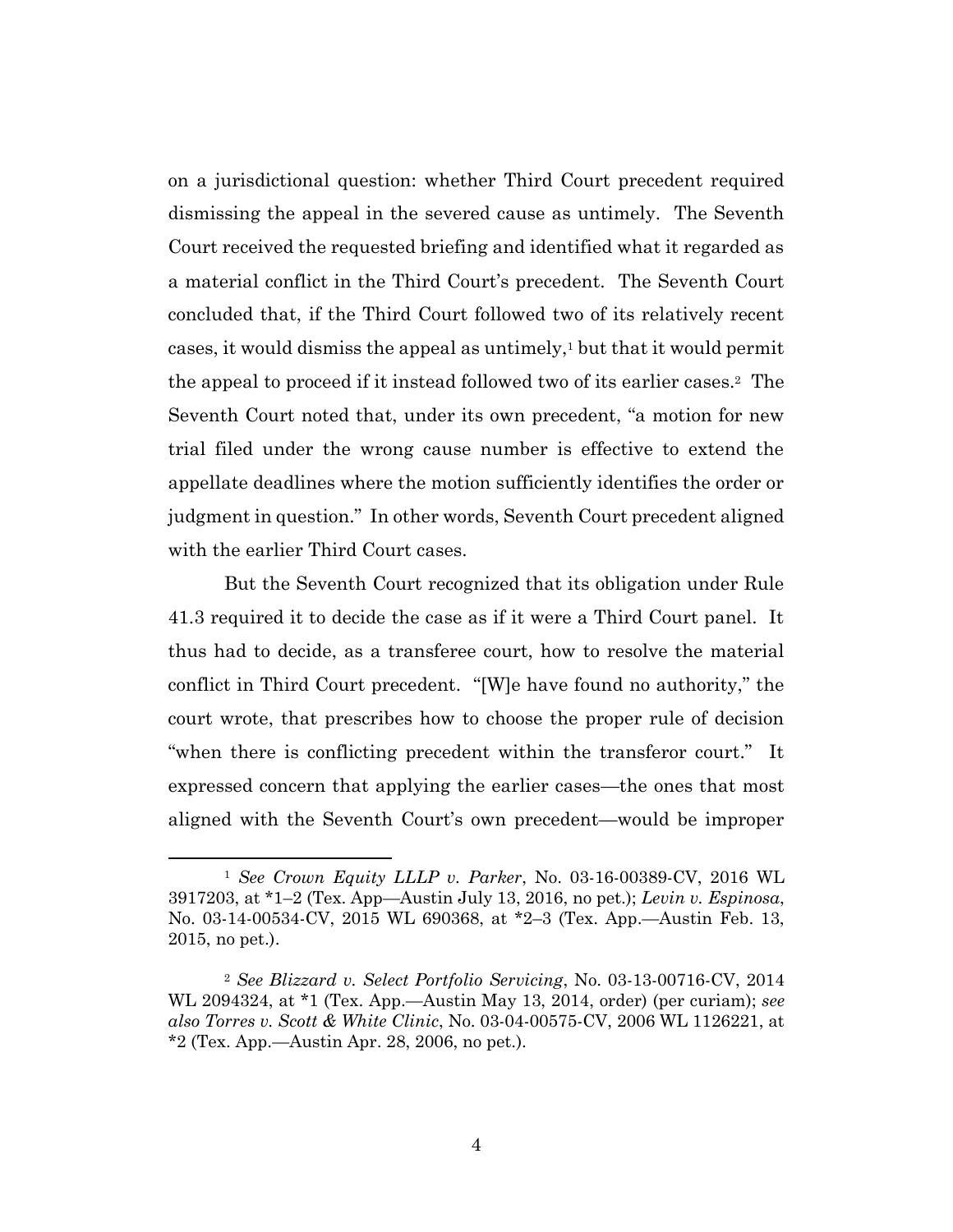"[c]herry-picking" that "would interfere with [the Third Court's] independent judicial functions . . . ." It concluded that following "the most recent jurisprudence from the Third Court" best predicted how a Third Court panel would rule. Accordingly, the Seventh Court dismissed the appeal for want of jurisdiction.<sup>3</sup>

Mitschke sought rehearing and filed a motion to facilitate a retransfer of the case back to the Third Court, anticipating that the Third Court would consider the jurisdictional issue en banc. *See Miles v. Ford Motor Co.*, 914 S.W.2d 135, 137 n.2 (Tex. 1995) (explaining the procedure for a party to request such a transfer). After briefing, the Seventh Court consulted with the Third Court and then informed this Court that it did not believe there was good cause to retransfer the case. This Court denied the request to retransfer. The Seventh Court denied rehearing. Mitschke brought petitions for review to this Court, which we granted and consolidated for briefing and argument.<sup>4</sup>

# **II**

For transferred cases, Rule 41.3 provides that "the court of appeals to which the case is transferred must decide the case in accordance with the precedent of the transferor court under principles of stare decisis if the transferee court's decision otherwise would have

<sup>3</sup> No. 07-20-00283-CV, 2021 WL 386429 (Tex. App.—Amarillo Feb. 3, 2021).

<sup>4</sup> As noted, Mitschke appealed under both the new and the original cause numbers, which led to two appeals in the Seventh Court and two petitions for review. In this Court, No. 21-0326 seeks review of the dismissal of the appeal in the severed cause that includes the final judgment, and No. 21-0331 concerns the original cause, in which Mitschke mistakenly filed the motion for new trial.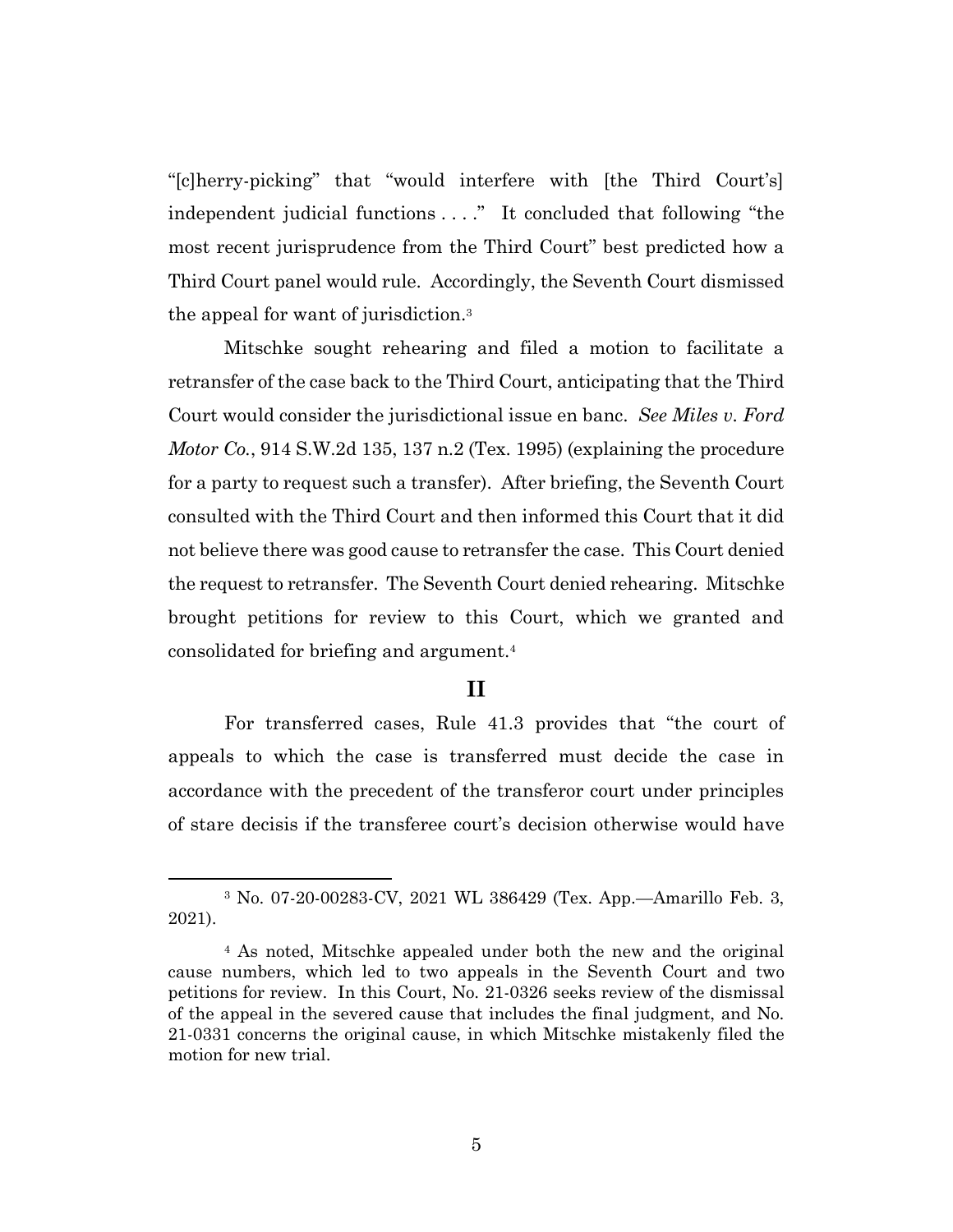been inconsistent with the precedent of the transferor court." The rule's text underscores that *stare decisis* is a mandatory tool for use in the transferee court's choice-of-law analysis. But even absent the rule's express reference to *stare decisis*, that doctrine would still constrain a transferee court for the simple reason that *stare decisis* binds the transferor court. The Seventh Court had to confront this jurisprudential requirement at the outset of this case, and we therefore begin by addressing how a Texas appellate court, "under principles of stare decisis," should determine its own binding precedent.

Our common-law tradition was built on healthy respect for judicial precedent. As Blackstone put it, "it is an established rule to abide by former precedents, where the same points come again in litigation; as well to keep the scale of justice even and steady, and not liable to waver with every new judge's opinion . . . ." 1 William Blackstone, *Commentaries* \*69. Particularly in an era when judges made most of the law, the courts' adherence to their own precedents was essential to building economic and social stability.<sup>5</sup> Commercial and financial decisions would be far more challenging without confidence that courts would honor the legal framework within which those decisions are made. The same is true of any decision involving calculations about risk—decisions in virtually

<sup>5</sup> As Dean Henry G. Manne put it, the ability to "rely upon future courts to apply the law in the same way they have in the past—that is, in accordance with the doctrine of precedent or *stare decisis*," generates the concomitant ability "to make business decisions with less uncertainty and therefore lower transaction costs." Henry G. Manne, *The Judiciary and Free Markets*, 21 Harv. J. L. & Pub. Pol'y 11, 18 (1997). The "strong sense" of the role of precedent, he added, has contributed to why many view "[t]he common law . . . as the ultimate accomplishment of Anglo-American jurisprudence." *Id.* at 20.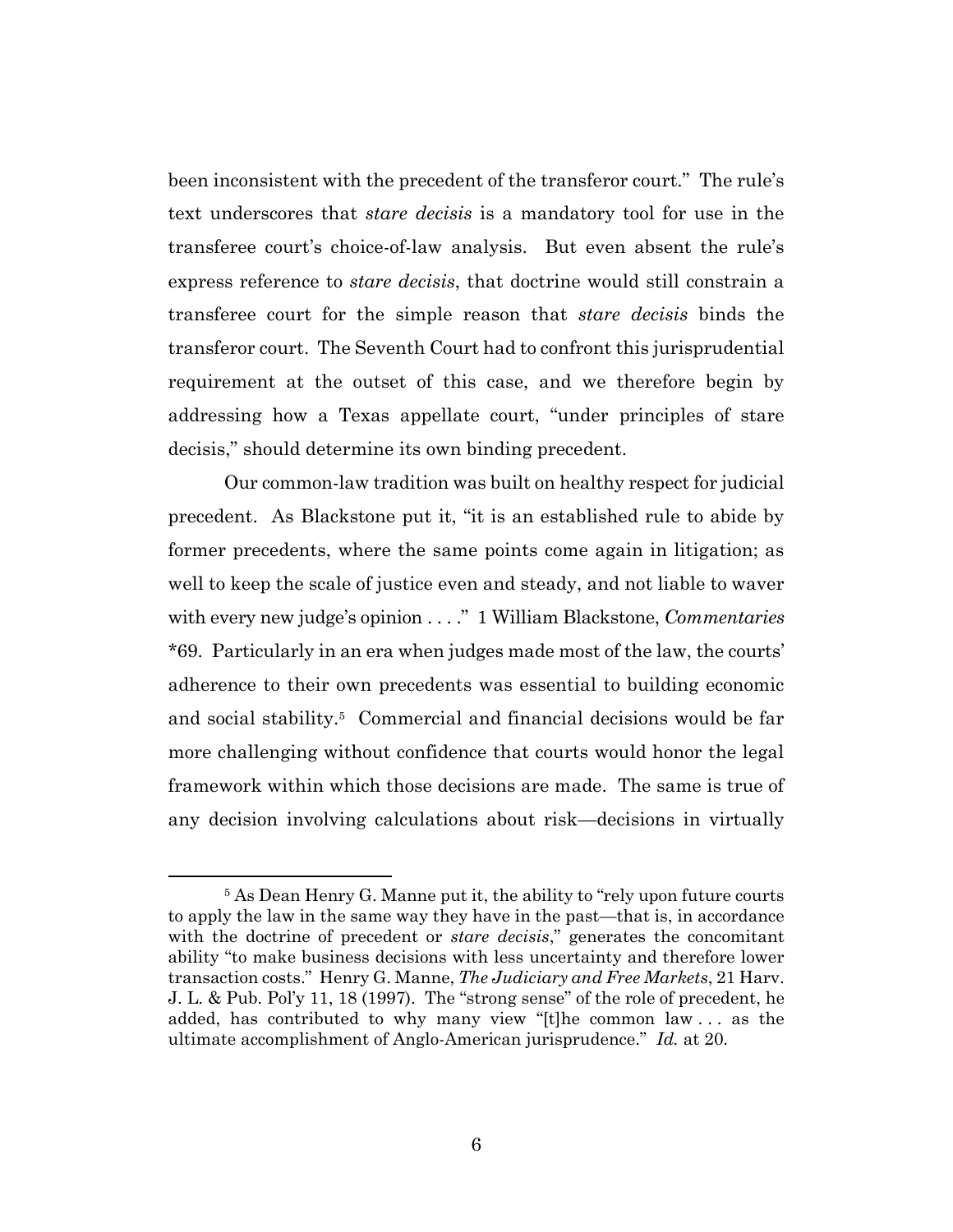every corner of life, ranging from property, to family, to employment, and beyond.<sup>6</sup> No society could flourish if its people's investments—in capital, or labor, or any other resource—were not backed by force of law. *Stare decisis* amounts to a judicial commitment to precedent, which is an essential ingredient in the rule of law itself.

One aspect of *stare decisis*—that lower courts must follow the precedents of all higher courts—is commonplace and uncontroversial. Sometimes called "vertical *stare decisis*," this rule is inherent in the structure of "a hierarchical system" of courts. *Ramos v. Louisiana*, 140 S. Ct. 1390, 1416 n.5 (2020) (Kavanaugh, J., concurring in part). "[H]orizontal *stare decisis*," by contrast, addresses "the respect that [a] [c]ourt owes to its own precedents," *id.*<sup>7</sup> Under this aspect of *stare decisis*, three-judge panels must follow materially indistinguishable decisions of earlier panels of the same court unless a higher authority has superseded that prior decision. Typically, higher authority includes a decision from the U.S. Supreme Court, this Court, or the Court of Criminal Appeals; an en banc decision of the court of appeals itself; <sup>8</sup> or

<sup>6</sup> *See, e.g.*, *Kimble v. Marvel Ent., LLC*, 576 U.S. 446, 457 (2015); Randy J. Kozel, *Settled Versus Right: A Theory of Precedent* 29 (2017) ("Notwithstanding the Court's emphasis on expectations surrounding contract and property rights, reliance interests extend beyond the domain of commercial activities. They can also attach to decisions involving other rights, such as the freedom of speech and the protection against unreasonable searches and seizures.").

<sup>7</sup> Texas intermediate appellate courts also have used and explained the terms "vertical" and "horizontal" *stare decisis*. *See, e.g.*, *Phelps v. State*, 532 S.W.3d 437, 443 n.6 (Tex. App.—Texarkana 2017, pet. ref'd).

<sup>8</sup> The Sixth, Eighth, Tenth, and Twelfth Courts of Appeals each has only three members. With respect to precedent, at least, there is essentially no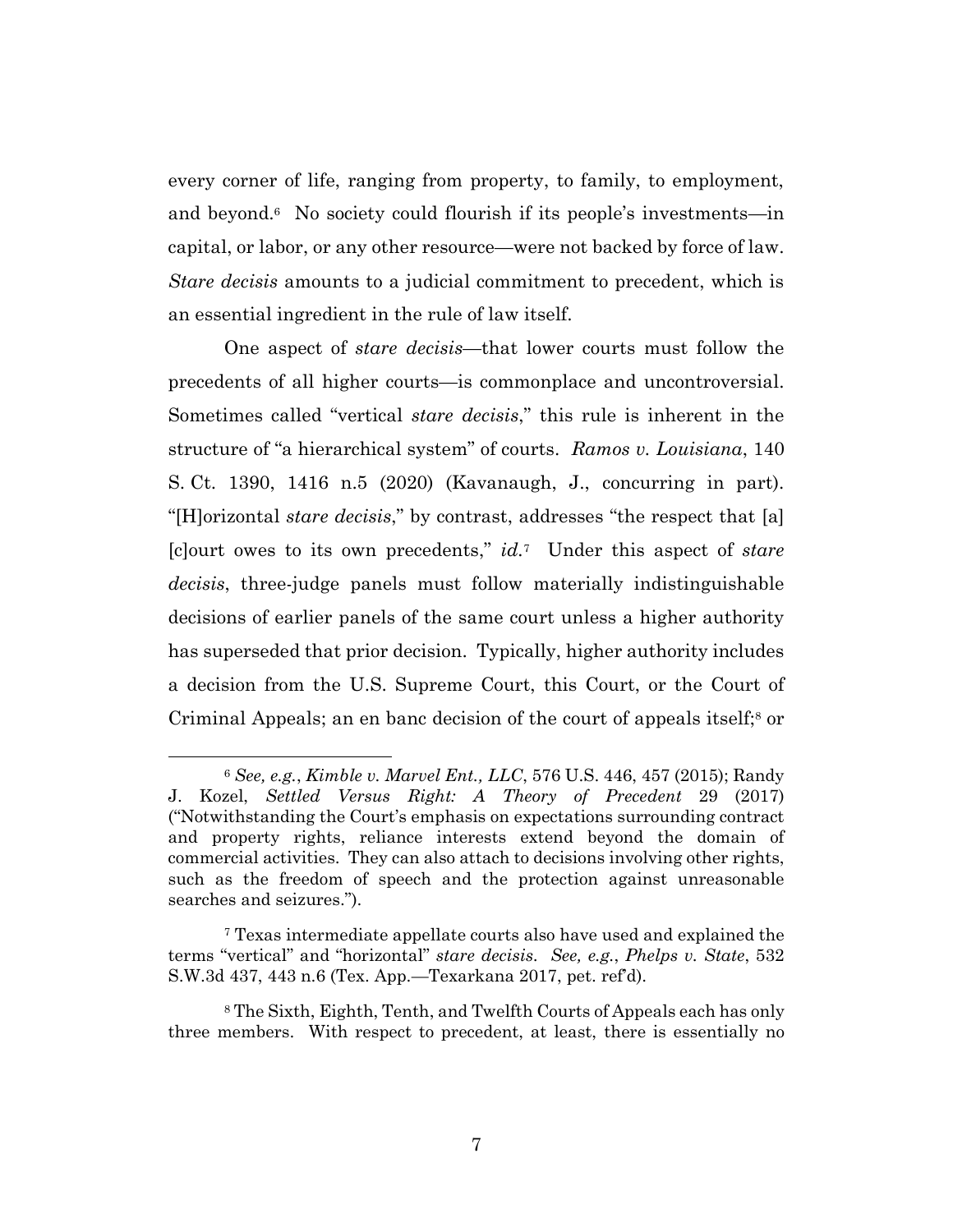an applicable legislative or constitutional provision. In other contexts, regulatory enactments or executive-branch decisions may qualify.<sup>9</sup>

Courts widely follow this understanding of *stare decisis*. We identified several courts that have adopted practices designed to ensure their fidelity to *stare decisis* in *Brazos Electric Power Cooperative, Inc. v. TCEQ*, 576 S.W.3d 374, 383 n.6 (Tex. 2019). We favorably quoted a decision of the Fourteenth Court of Appeals, which formalized the requirement that one panel remains bound by a prior panel's holdings in *Chase Home Financial, L.L.C. v. Cal Western Reconveyance Corp.*, 309 S.W.3d 619, 630 (Tex. App.—Houston [14th Dist.] 2010, no pet.). The Fifth Circuit refers to this principle as the "rule of orderliness." *See, e.g.*, *Jacobs v. Nat'l Drug Intel. Ctr.*, 548 F.3d 375, 378 (5th Cir. 2008) ("It is a well-settled Fifth Circuit rule of orderliness that one panel of our court may not overturn another panel's decision, absent an intervening change in the law, such as by a statutory amendment, or the Supreme Court, or

difference between sitting en banc or as a panel. But *all* courts, regardless of the procedure used, should still make clear when they are repudiating their own case law. Doing so avoids any confusion about what the current law is; it also helps all courts remain cautious about exercising that authority too freely. A single panel of a multi-member court lacks the *power* to overrule a precedent but even when a court has that power, it should exercise it with restraint and only under proper circumstances, which we address in Part III, below.

<sup>9</sup> *How* a judicial opinion may be "superseded" depends on context. This Court, for example, may reverse a lower court's interpretation of a statute, whereas the legislature might amend the statute. In the former instance, the lower court's interpretation is altogether invalid. In the latter, the interpretation *of the original text* remains valid; the legislature can *change*  statutory text, but cannot revise the judiciary's construction of text. Thus, a judicial interpretation would be persuasive authority if the legislature uses that original text in a different context. Said differently, a legislative body does not "overrule" or "reverse" judicial decisions—but its actions can certainly have that practical effect by changing the law.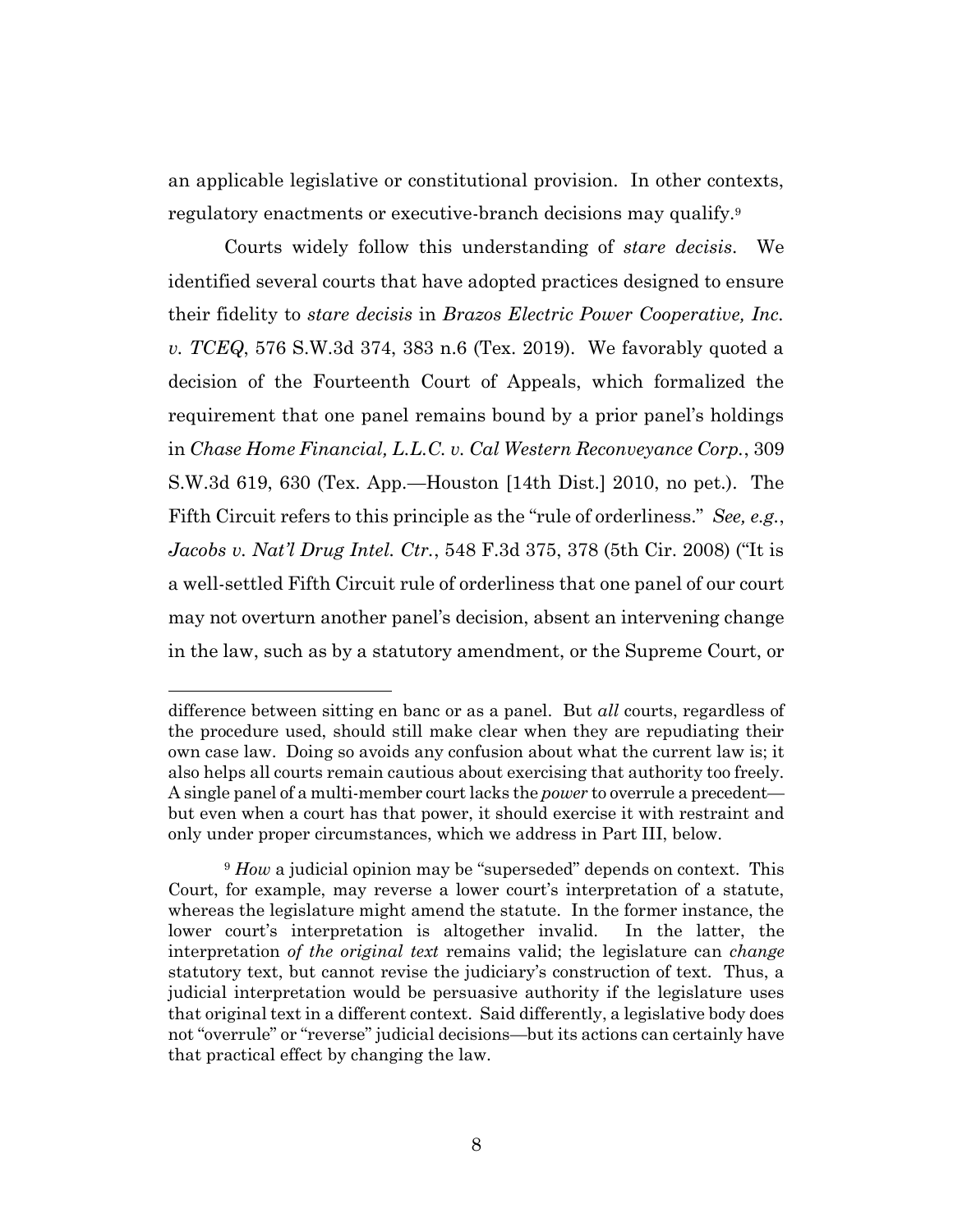our *en banc* court."). Every federal appellate court respects these underlying legal principles.<sup>10</sup>

The requirement that we are formalizing today, therefore, is hardly novel. At bottom, it is nothing more than a manifestation of our commitment to precedent in the first place. If one appellate panel decides a case, and another panel of the same court differently resolves a materially indistinguishable question in contravention of a holding in the prior decision, the second panel has violated the foundational rule of *stare decisis*. 11 Affording *stare decisis* authority to the second case would be tantamount to eliminating *stare decisis* altogether, as nothing would stop a third panel from returning to the initial outcome, or going yet another way. For our legal system, the result would not be order and stability, but chaos and unpredictability. Every day would be a new day in the life of the law; every case would present an opportunity to refashion settled principles and a temptation both for parties and courts to disregard disliked precedent. The very concept of "settled principles"

<sup>10</sup> Kozel, *supra*, at 20–21 ("When a panel of three judges issues a decision on behalf of a federal court of appeals, . . . . [t]he decision is also binding on future three-judge panels of the court that issued it. It can be overruled only if the appellate judges agree to rehear the case en banc . . . ."); Joseph W. Mead, *Stare Decisis in the Inferior Courts of the United States*, 12 Nev. L.J. 787, 794–95 (2012) ("[E]ach circuit court has adopted some version of 'law of the circuit.'").

<sup>11</sup> Most such "violations" are presumably inadvertent, as when parties fail to identify binding precedents. Despite lawyers' and judges' best efforts, deviations of that sort are inevitable, especially in busy and large appellate courts. If last-in-time decisions trumped earlier decisions, the public writ large would unfairly bear the consequences of departures from *stare decisis*. But nothing is unfair about making a party bear the consequences of a result that would have been different had the court been aware of a binding precedent that the party did not invoke.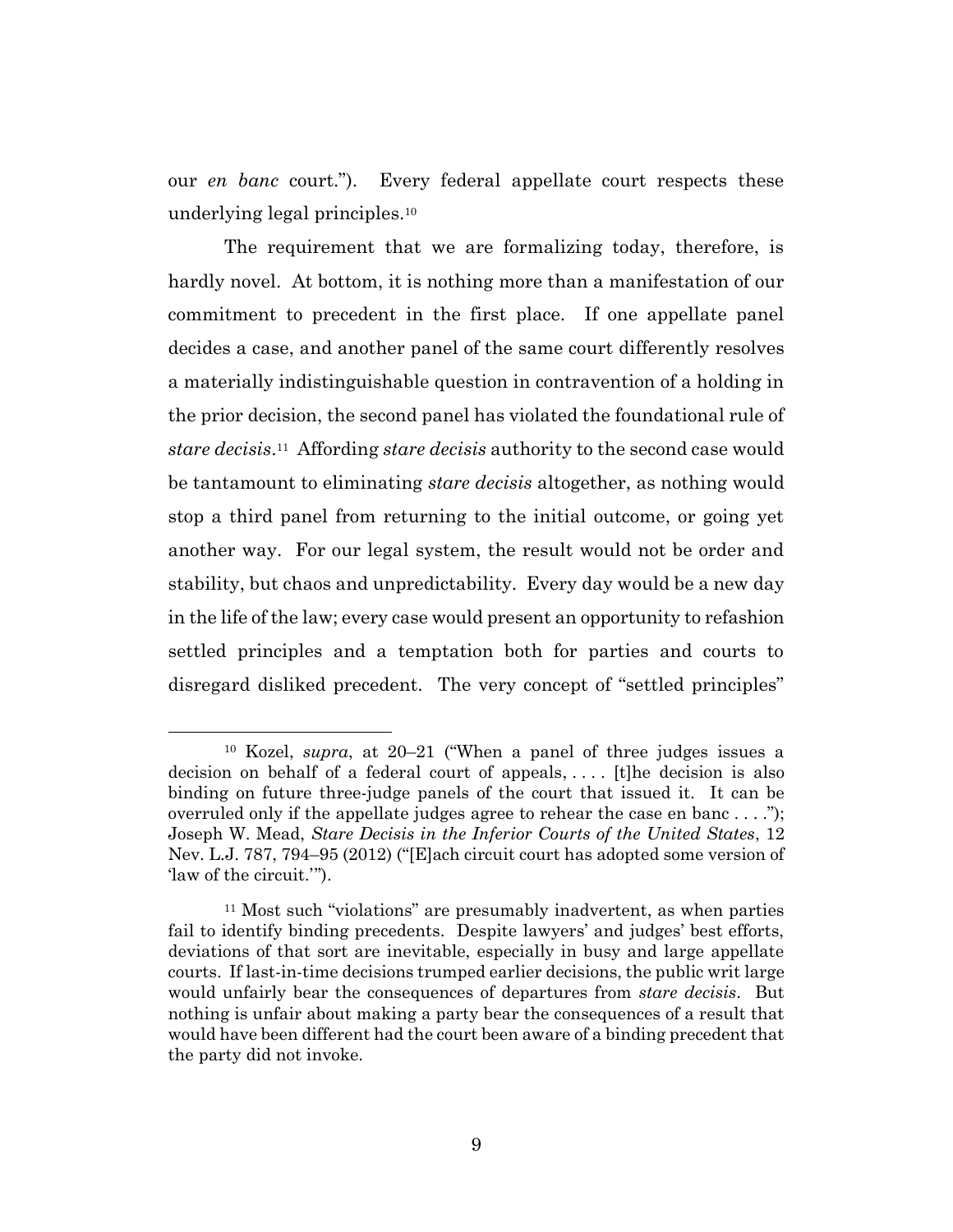would eventually be eroded.

The Seventh Court reached the conclusion that it should follow the second line of cases, and not the first, for a very respectable reason: its prediction that a Third Court panel would have followed the more recent cases. We emphasize that the Seventh Court noted that its own precedent would have compelled the contrary result.

The Seventh Court sought to replicate the likely decision of a Third Court panel. As a general matter, that approach is exactly what Rule 41.3 requires. But Rule 41.3's text, and the core principle of *stare decisis* even *without* Rule 41.3's express admonition, directs an objective and not a subjective analysis. Transferee courts must follow whatever law binds the transferor court, even if there is reason to suspect that a transferor court might disregard that law. Because a Third Court panel would have been objectively bound to follow the earliest non-superseded line of cases, the Seventh Court was required to do so as well in a transferred appeal. The court of appeals erred by not following the requirements of *stare decisis*.

### **III**

We cannot resolve the case solely by concluding that the Seventh Court erred under Rule 41.3 and general principles of *stare decisis*. In this Court, unlike in the Seventh Court, this case also presents the substantive question of whether that error was harmless. The Seventh Court thought that the later Third Court cases were erroneous, but still applied them. If it turns out that those later cases were correct, then we would affirm the judgment below despite the Seventh Court's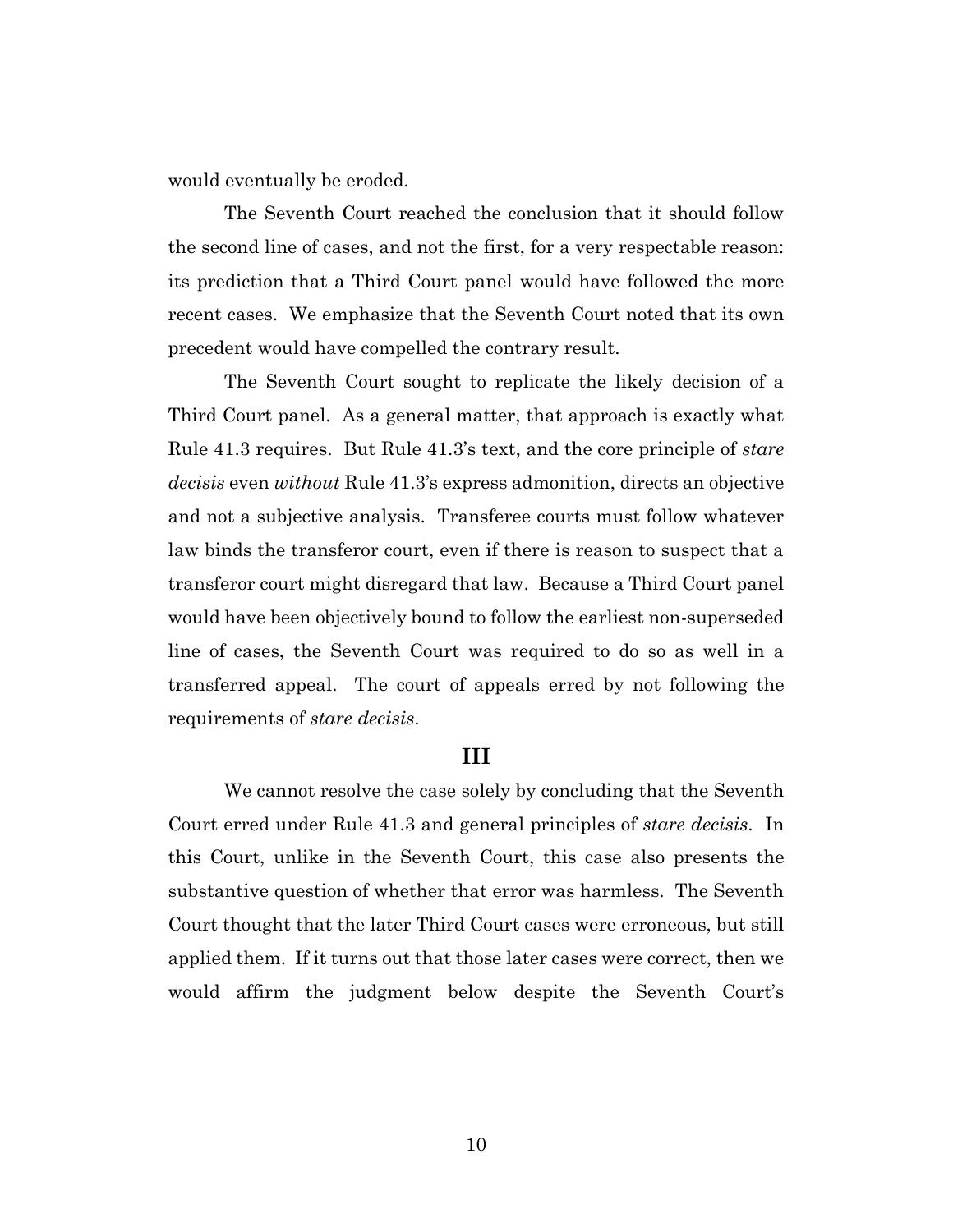methodological error.<sup>12</sup>

We conclude, however, that the earlier cases better reflect this Court's decisions that require courts of appeals to find appellate jurisdiction even in the face of minor and non-prejudicial technical or clerical defects. We acknowledge that *Philbrook v. Berry*, 683 S.W.2d 378 (Tex. 1985) (orig. proceeding), appears to point in the other direction. Although we could distinguish that case—yet again—we conclude that the sounder course is to apply the principles of *stare decisis* and overrule that decision.

# **A**

The argument against the Seventh Court's appellate jurisdiction is that the motion for new trial was ineffective because it was filed in the original cause (No. 16,735) rather than in the new cause (No. 17,366). If the motion was ineffective, it was ineffective *only* for that reason; other than the incorrect docket number, the motion contained everything that was required. Nonetheless, if the procedural defect in the filing prevents the motion from extending the trial court's plenary power or the appellate deadlines, then it is uncontested that the eventual

<sup>&</sup>lt;sup>12</sup> We emphasize that transferee courts have no authority to deviate from the procedural requirements of Rule 41.3 even if they are convinced that this Court would disagree with the transferor court's precedent. A transferee court must follow the transferor court's jurisprudence just as it must follow a precedent of this Court. "It is not the function of a court of appeals to abrogate or modify established precedent." *Lubbock County v. Trammel's Lubbock Bail Bonds*, 80 S.W.3d 580, 585 (Tex. 2002). Transferee courts instead may state that "the outcome would have been different" absent the duty to follow "the transferor court's precedent." Tex. R. App. P. 41.3. Respectful observations of that sort are salutary because they help identify inconsistencies in Texas law, which in turn assists this Court in determining whether resolving an issue is important to the jurisprudence of the State.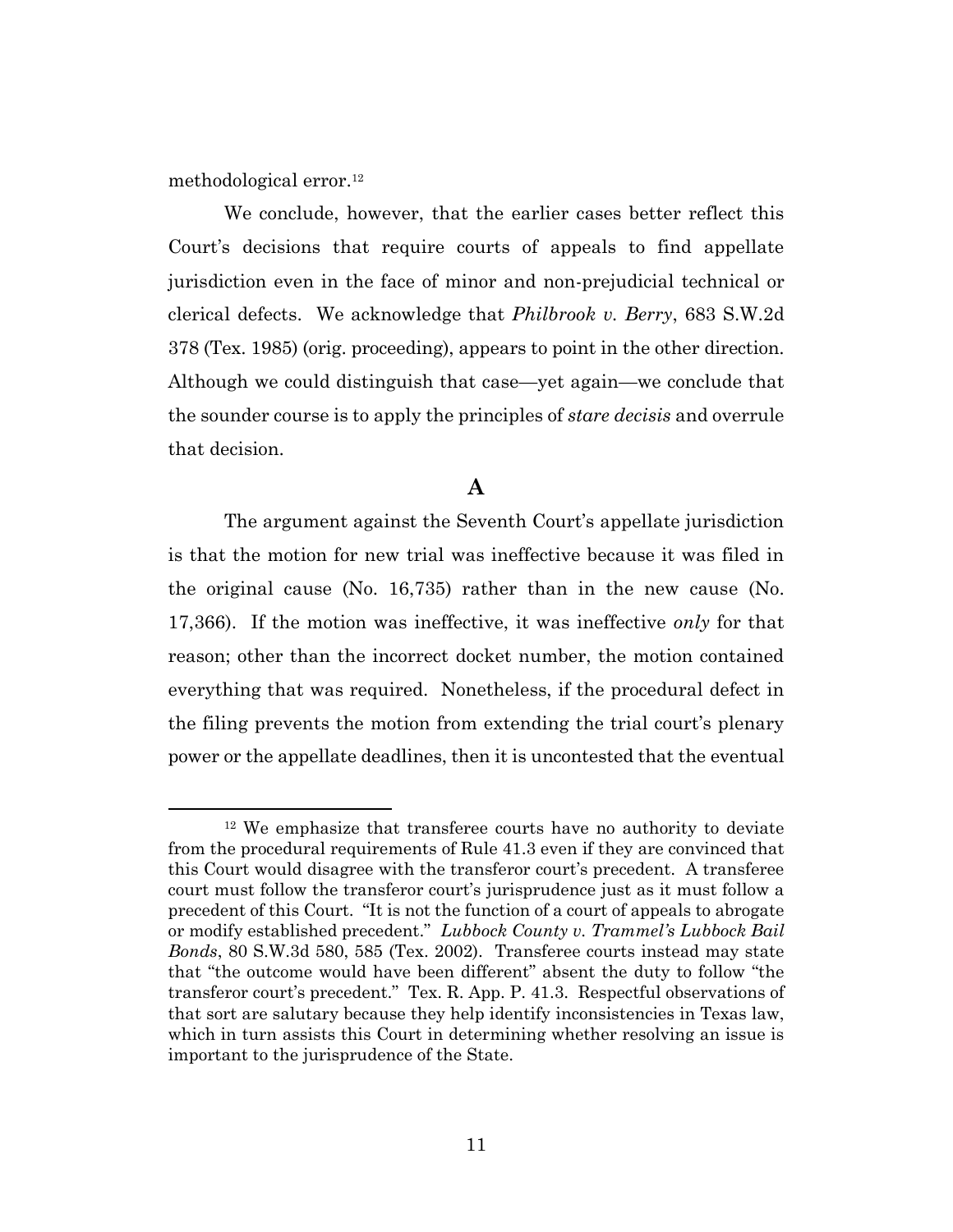notice of appeal that Mitschke filed was untimely. And if the notice of appeal was untimely, then the appeal is jurisdictionally barred. In other words, appellate jurisdiction hinges on the effectiveness of the motion for new trial.

Respondents' chief authority for deeming that motion to be ineffective is *Philbrook v. Berry*, which we agree has many parallels to this case.<sup>13</sup> In *Philbrook*, a plaintiff obtained a default judgment against a defendant and then successfully severed that default judgment into a new cause with a final judgment. 683 S.W.2d at 379. When the defendant became aware of the default judgment, it filed a motion for new trial but, as in this case, it filed that motion in the *original* rather than the *new* cause. *Id.* The trial court eventually granted the motion for new trial to set aside the default judgment, but it did so fifty-three days after the default judgment. *Id.* That would have been no problem if the motion for new trial had been effective, but this Court held that the filing defect in that motion was fatal: "[T]he motion for new trial must be filed in the same cause as the judgment the motion assails." *Id.* The motion, therefore, could not extend the trial court's plenary power beyond the thirty-day period following entry of the default judgment. *Id.* The default judgment had become final before the trial court signed the new-trial order, rendering that order invalid. *Id.*

Following *Philbrook*, this Court has confronted a series of cases,

<sup>13</sup> Respondents also point us to our holding in *In re K.A.F.*, 160 S.W.3d 923, 926–27 (Tex. 2005). But *K.A.F.* stands for a proposition that we reaffirm that timeliness remains essential in *any* appeal. In ordinary appeals (like this one), *but not* in accelerated appeals (like *K.A.F.*), a motion for new trial affects that timeliness.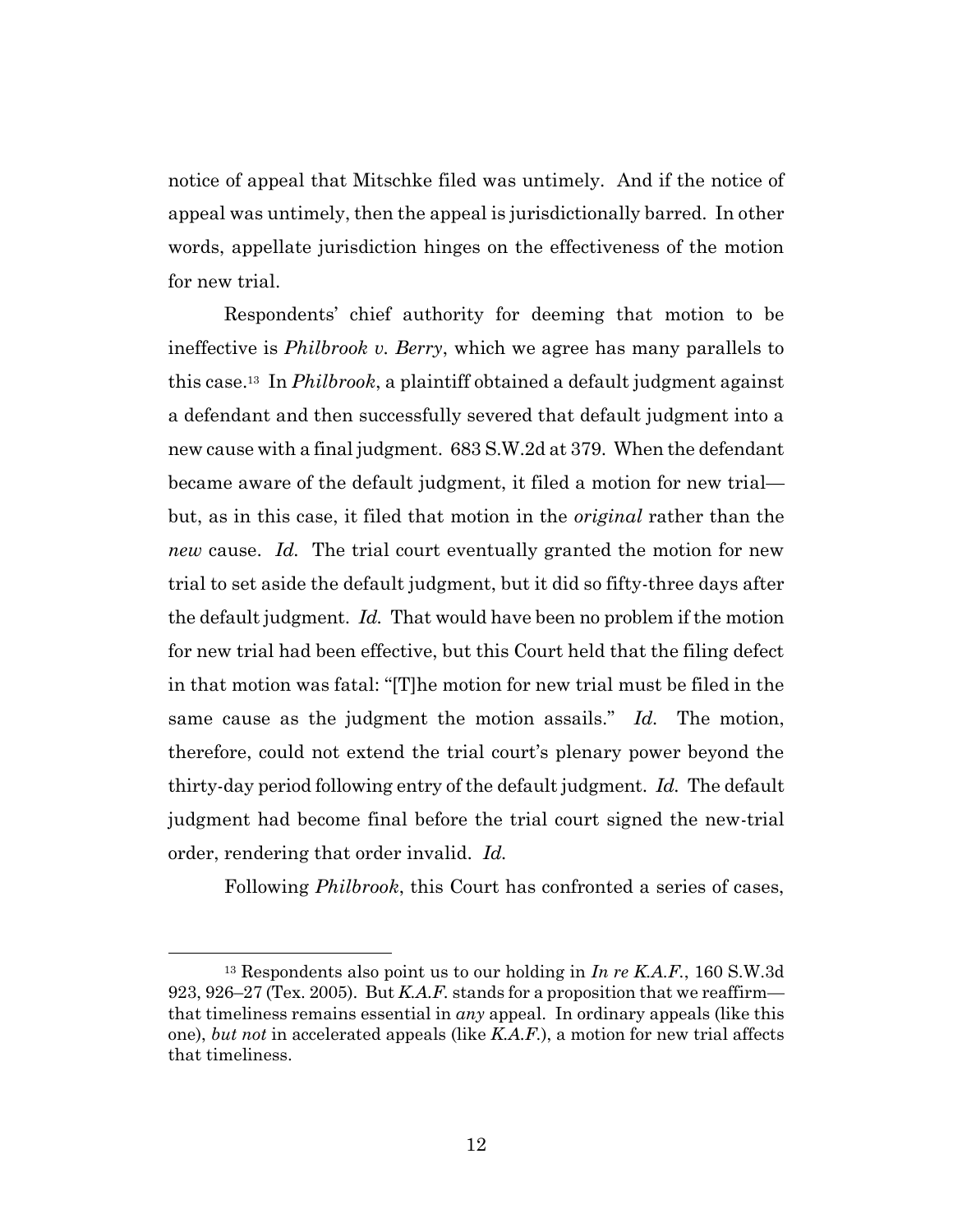typically involving severance orders, in which the lower courts dismissed appeals as untimely. In each case, we have refused to find *Philbrook*  controlling. We have repeatedly cast doubt on "whether *Philbrook* was correctly decided . . . ." *Tex. Instruments, Inc. v. Teletron Energy Mgmt., Inc.*, 877 S.W.2d 276, 278 (Tex. 1994); *accord City of San Antonio v. Rodriguez*, 828 S.W.2d 417, 418 (Tex. 1992). We have said that *Philbrook* "is not to be given an expansive reading that invalidates bona fide attempts to appeal," *McRoberts v. Ryals*, 863 S.W.2d 450, 455 (Tex. 1993), and praised lower courts that "correctly . . . limited [*Philbrook*'s] holding to substantially the same facts," *id.* at 455 n.8. We continually distinguished *Philbrook*, despite each case having what appeared to be the characteristic that *Philbrook* described as fatal: the key filing was in the wrong cause.<sup>14</sup>

Respondents do not attack our decisions to restrict and distinguish *Philbrook*. They instead contend that this case is far closer to *Philbrook* than our other precedents, and that there is no basis to distinguish

<sup>14</sup> *See Blankenship v. Robins*, 878 S.W.2d 138, 138–39 (Tex. 1994) (motion for new trial was filed under wrong cause number because of conflicting information in the court's order and the abstract of judgment, but all parties and the court proceeded as if the motion was properly filed); *Tex. Instruments*, 877 S.W.2d at 278 (extension of time filed in wrong cause number due to court of appeals' clerical error); *Mueller v. Saravia*, 826 S.W.2d 608, 609 (Tex. 1992) (motion for new trial filed under original rather than severed cause number, but all parties' motions and filings were made under the original number and the judgment assailed was under the original cause number); *Ryals*, 863 S.W.2d at 451, 454–55 (notice of appeal filed in original rather than severed cause when clerk had delayed alerting the parties to the severed cause's number); *Rodriguez*, 828 S.W.2d at 417–18 (after a motion to modify or correct the judgment and the notice of appeal both had the correct style but wrong cause number, the district clerk substituted the correct cause number and notified the parties that they did not need to file a new motion).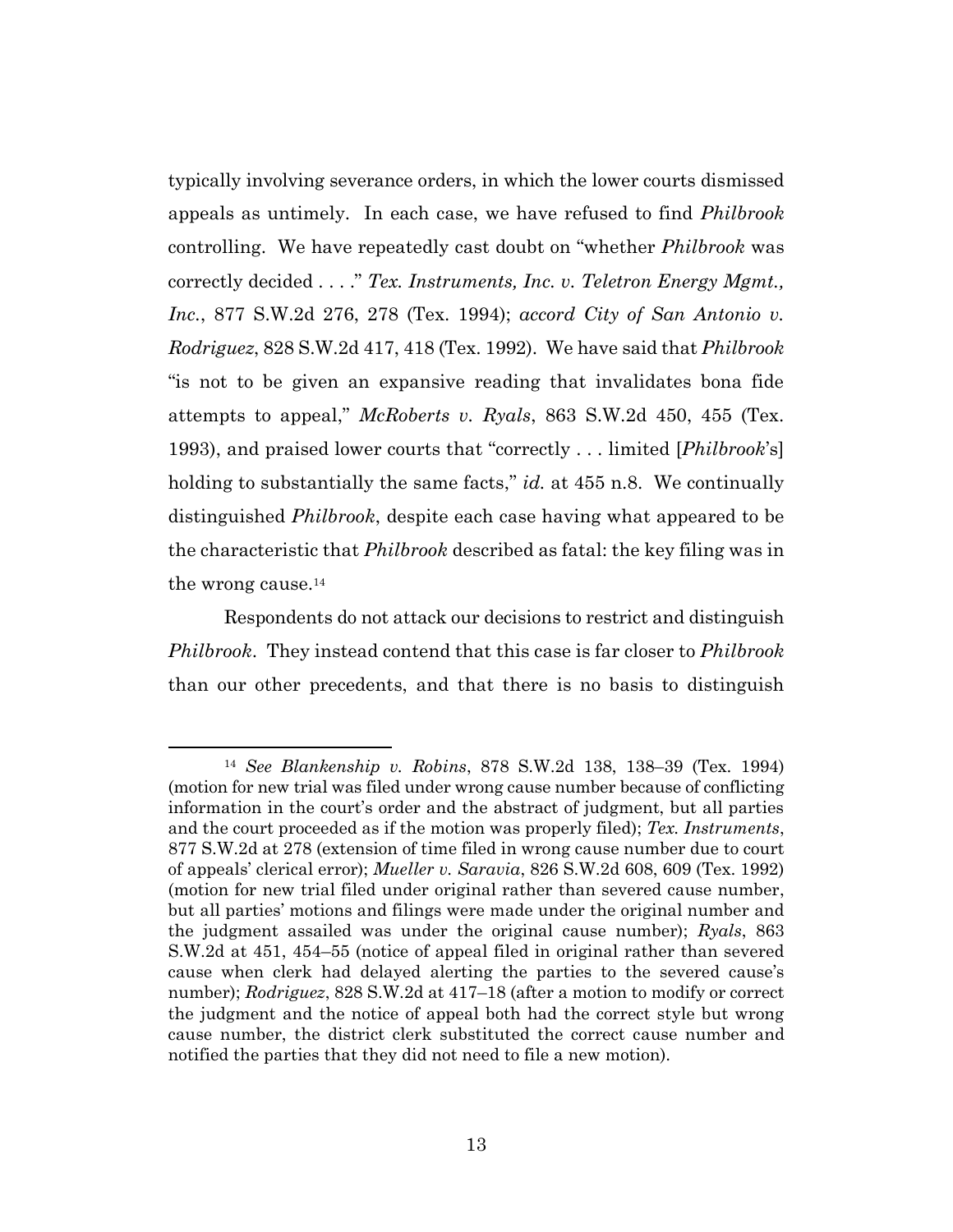*Philbrook* here even though we did so there. Respondents' arguments have considerable persuasive force. Yet while this case may present a closer call than some of our past cases, the difference is one of degree and not of kind. We are confident that we *could* again distinguish *Philbrook*, particularly given our admonitions to confine that case to its precise context.

On the other hand, we recognize that ever finer distinctions at some point undermine respect for precedent more than they advance it. Distinguishing *Philbrook* yet again, while purporting to leave it intact, may reasonably convey a sense that we are sporting with that case rather than honoring it. *Philbrook* is a precedent of this Court and warrants respect. That does not mean that it must survive scrutiny under our current law. If it should not survive, however, we should give it a decent and honorable burial, and not treat it with nominal deference even as we whittle it away.

Accordingly, we turn back to the law of *stare decisis*. Our discussion above concerned when appellate courts even have the *power*  to overturn or disregard precedents. This Court always has that power for our own cases. Rather, the question is when a court with that power *should* exercise it.

### **B**

"*Stare decisis* is not an inexorable command," *Payne v. Tennessee*, 501 U.S. 808, 828 (1991), but it is far more than a mere presumption. After all, the doctrine exists to protect wrongly decided cases. We hardly need *stare decisis* to adhere to precedents that we regard as correct; we would do that anyway. Rather, one key advantage of *stare decisis*, for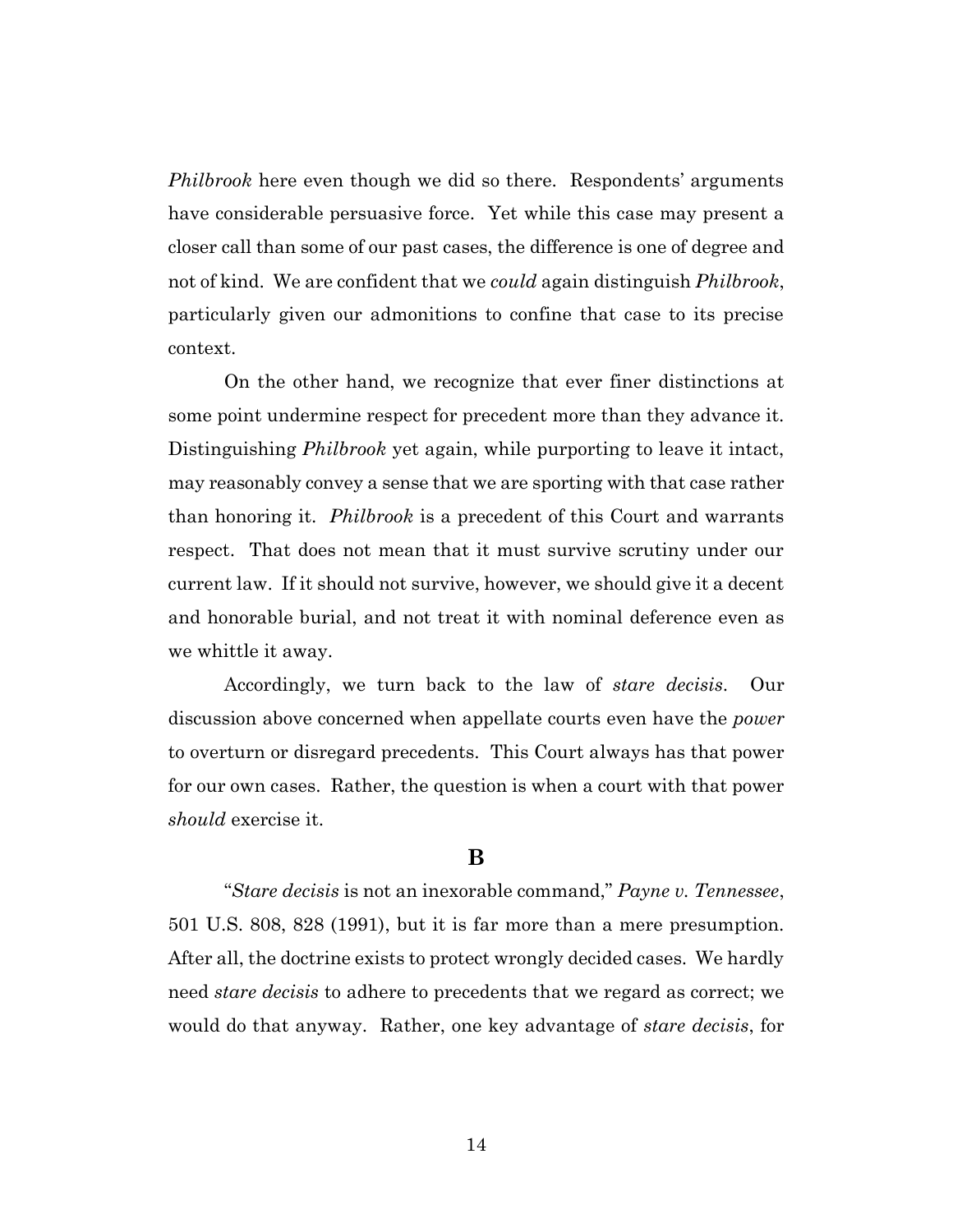the public and the courts, is that settled law generally may be taken as a given without continually subjecting each precedent to renewed scrutiny. That benefit would disappear if *stare decisis* only protected *correctly decided* cases, because every time a precedent arose, we would labor from scratch to decide whether it was correct. "The whole function of the doctrine is to make us say that what is false under proper analysis must nonetheless be held to be true, all in the interest of stability." Antonin Scalia, *A Matter of Interpretation: Federal Courts and the Law* 139 (1997). "Respecting *stare decisis* means sticking to some wrong decisions." *Kimble v. Marvel Ent., LLC*, 576 U.S. 446, 455 (2015).

For a case to be a candidate for overruling, it is therefore necessary, but not nearly sufficient, for that case to be wrong. We therefore first examine whether *Philbrook* is indeed wrong, and then, if it is, consider whether *stare decisis* nonetheless saves it. This case turns on *Philbrook*  one way or another; if the misfiled motion for new trial here caused the notice of appeal to be untimely, it was only because of authority that traces to *Philbrook*.

Texas law greatly favors resolving litigation on the merits rather than on procedural technicalities. But the lack of a timely notice of appeal is the most fundamental procedural error that *can* lead to a total loss—and that is because the absence of a timely notice of appeal prevents the appellate court from ever exercising jurisdiction in the first place. *See, e.g.*, *In re K.A.F.*, 160 S.W.3d 923, 927 (Tex. 2005). Without jurisdiction, the court of appeals is powerless to entertain an appeal, no matter how grave the error.

*Philbrook* was decided in an era full of "[s]nares and [t]raps" that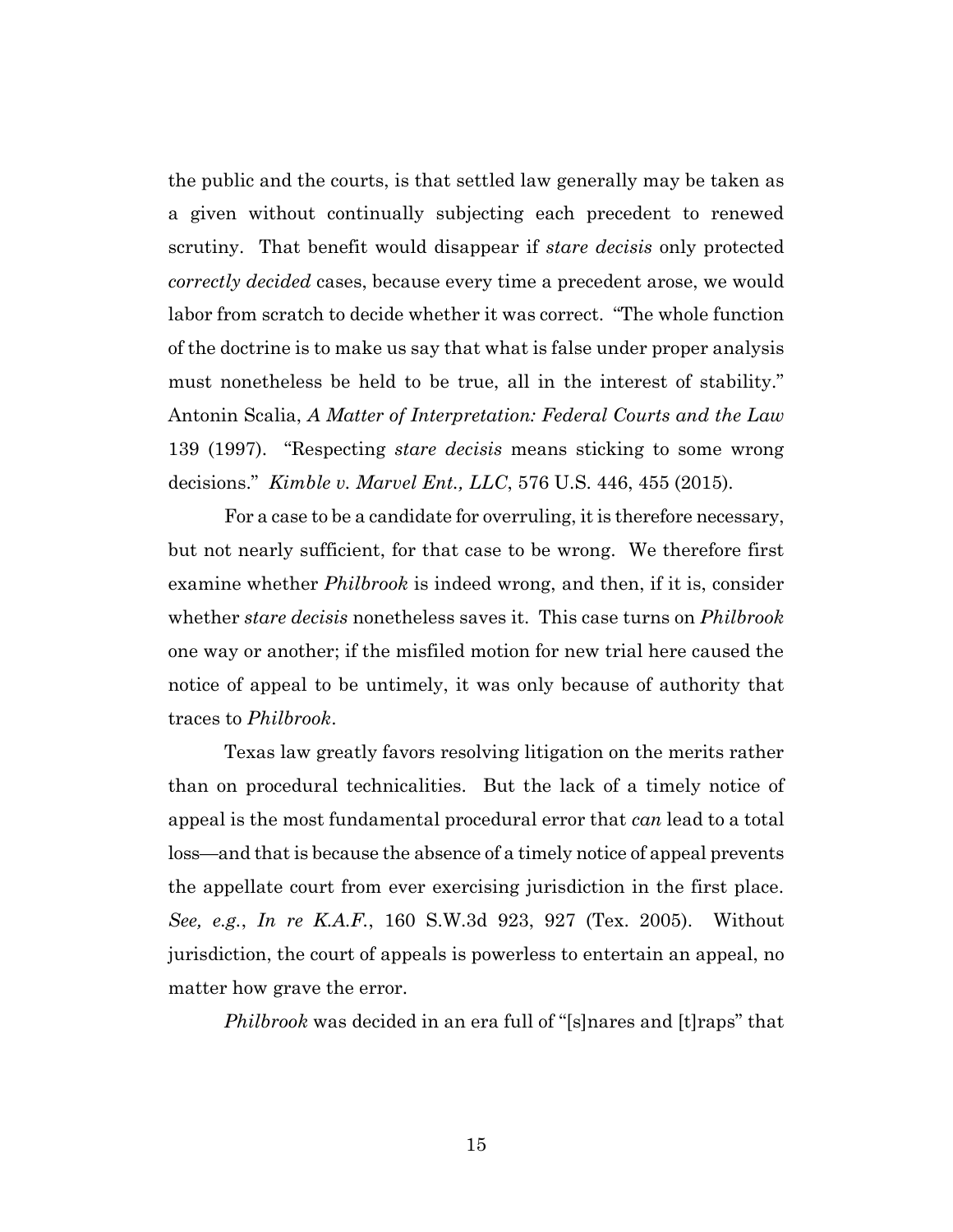could doom an appeal. Jack Pope & Steve McConnico, *Practicing Law*  with the 1981 Texas Rules, 32 Baylor L. Rev. 457, 492 (1980).<sup>15</sup> "Texas appellate practice ha[d] been mired in the nineteenth century's *in terrorem* philosophy, which has often caused harsh dispositions without regard to the merits of the cause." *Id.* (collecting cases to detail various jurisdictional pitfalls). The landscape was already changing, however. For example, "[t]he 1981 revisions of the appellate rules remove[d] many life-or-death links in the appellate time chain." *Id.* at 493.<sup>16</sup>

Many of these changes related to the circumstances surrounding bringing appeals. Under our current rules, *just filing a notice of appeal* even if too early, or even in the appellate court (instead of the trial court, where it is supposed to be filed)—suffices to bring the appeal within the appellate court's jurisdiction. Tex. R. App. P. 25.1(a), (b). By no means should parties or counsel disregard the rules, but failure to comply with elaborate (or even not-so-elaborate) formalities need not cause inevitable dismissal: "In cases challenging the validity of a notice of appeal, 'this Court has consistently held that a timely filed document, even if defective, invokes the court of appeals' jurisdiction.'" *In re J.M.*, 396 S.W.3d 528, 530 (Tex. 2013) (quoting *Sweed v. Nye,* 323 S.W.3d 873, 875 (Tex. 2010)).

<sup>15</sup> For example, in *Lassiter v. Bliss*, 559 S.W.2d 353, 358 (Tex. 1977), this Court held that a request for and complaint about late findings of fact and conclusions of law could not extend appellate deadlines because they were filed with the clerk and not the judge himself. We overruled that decision in *Cherne Industries, Inc. v. Magallanes*, 763 S.W.2d 768, 770–72 (Tex. 1989).

<sup>16</sup> *See, e.g.*, *B. D. Click Co. v. Safari Drilling Corp.*, 638 S.W.2d 860, 861 (Tex. 1982) ("The laudable goal of these revisions was to eliminate, *insofar as practical*, the jurisdictional requirements which sometimes resulted in disposition of appeals without consideration of the merits.") (emphasis original).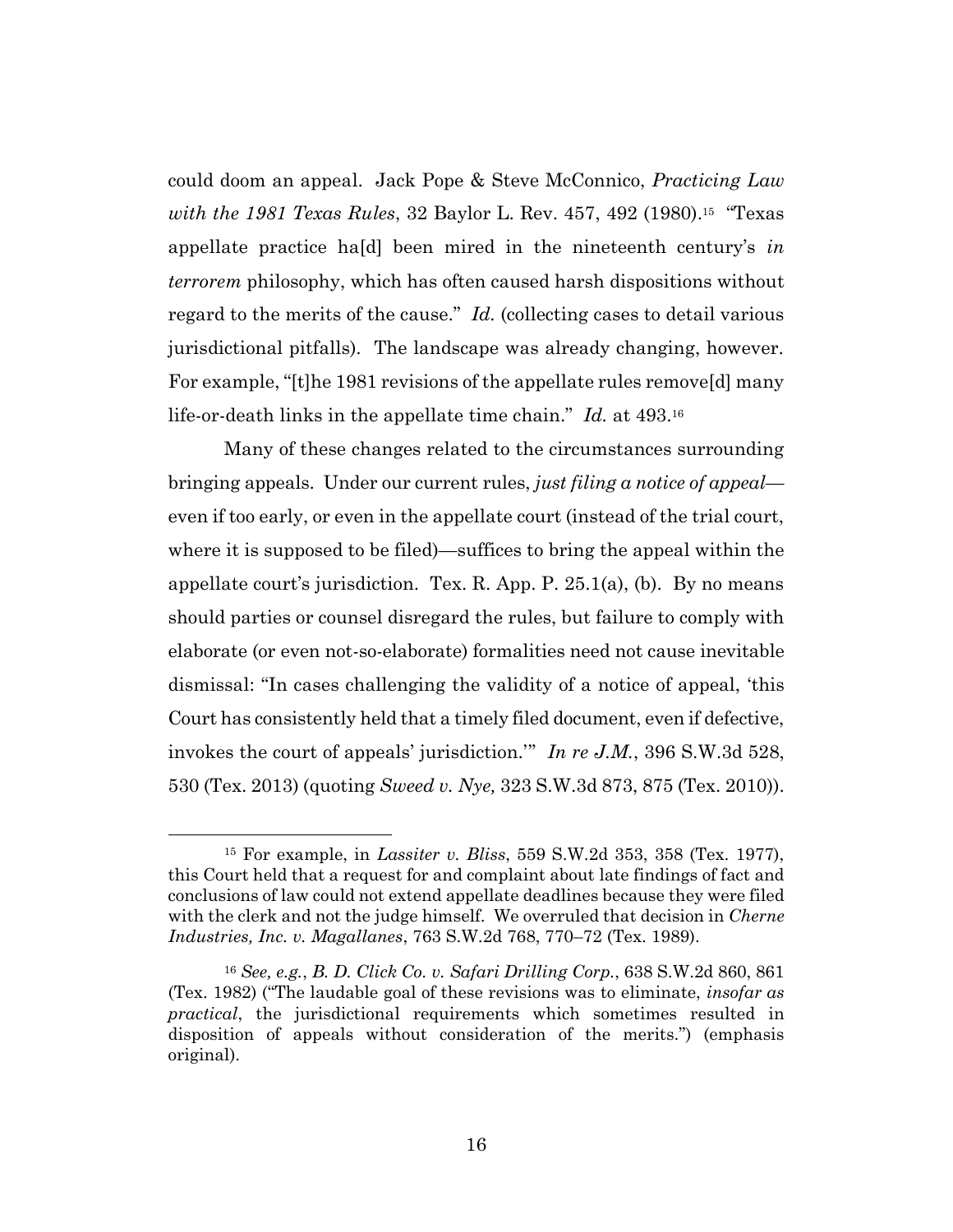Being *timely*, though, is no mere technicality; it remains essential. *In re K.A.F.*, 160 S.W.3d at 927. The timing requirements are laid out in Texas Rule of Appellate Procedure 26.1, which authorizes an extension even a *retroactive* one—under narrow circumstances. *See* Tex. R. App. P. 26.3. When those periods have run, however, the appeal is over—in truth, it never began. That outcome is legitimate. Parties and courts are entitled to a degree of certainty about whether a judgment is in fact final.<sup>17</sup>

But conflating non-prejudicial, minor errors of form with altogether failing to file a document is *not* legitimate. Since *Philbrook*  was decided, we have repeatedly reversed courts of appeals for deploying unduly technical readings of the rules to block merits consideration of an appeal. "[W]e have instructed the courts of appeals to construe the [rules] reasonably, yet liberally, so that the right to appeal is not lost by imposing requirements not absolutely necessary to effect the purpose of a rule." *Verburgt v. Dorner*, 959 S.W.2d 615, 616–17 (Tex. 1997); *accord In re R.D.*, 304 S.W.3d 368, 370 (Tex. 2010) (quoting *Verburgt* in a case

<sup>&</sup>lt;sup>17</sup> Notices of appeal are especially important, but other rules must be followed as well, and failing to do so may engender serious consequences. For example, it is true that "briefs are to be liberally, but reasonably, construed so that the right to appeal is not lost by waiver." *Horton v. Stovall*, 591 S.W.3d 567, 569 (Tex. 2019). But a complete failure to preserve an issue may leave a court no choice but deem it waived: "A brief must provide citations or argument and analysis for the contentions and failure to do this can result in waiver." *RSL Funding, LLC v. Newsome*, 569 S.W.3d 116, 126 (Tex. 2018). If such an issue was central to the case, the result may be comparable to the failure to have perfected an appeal.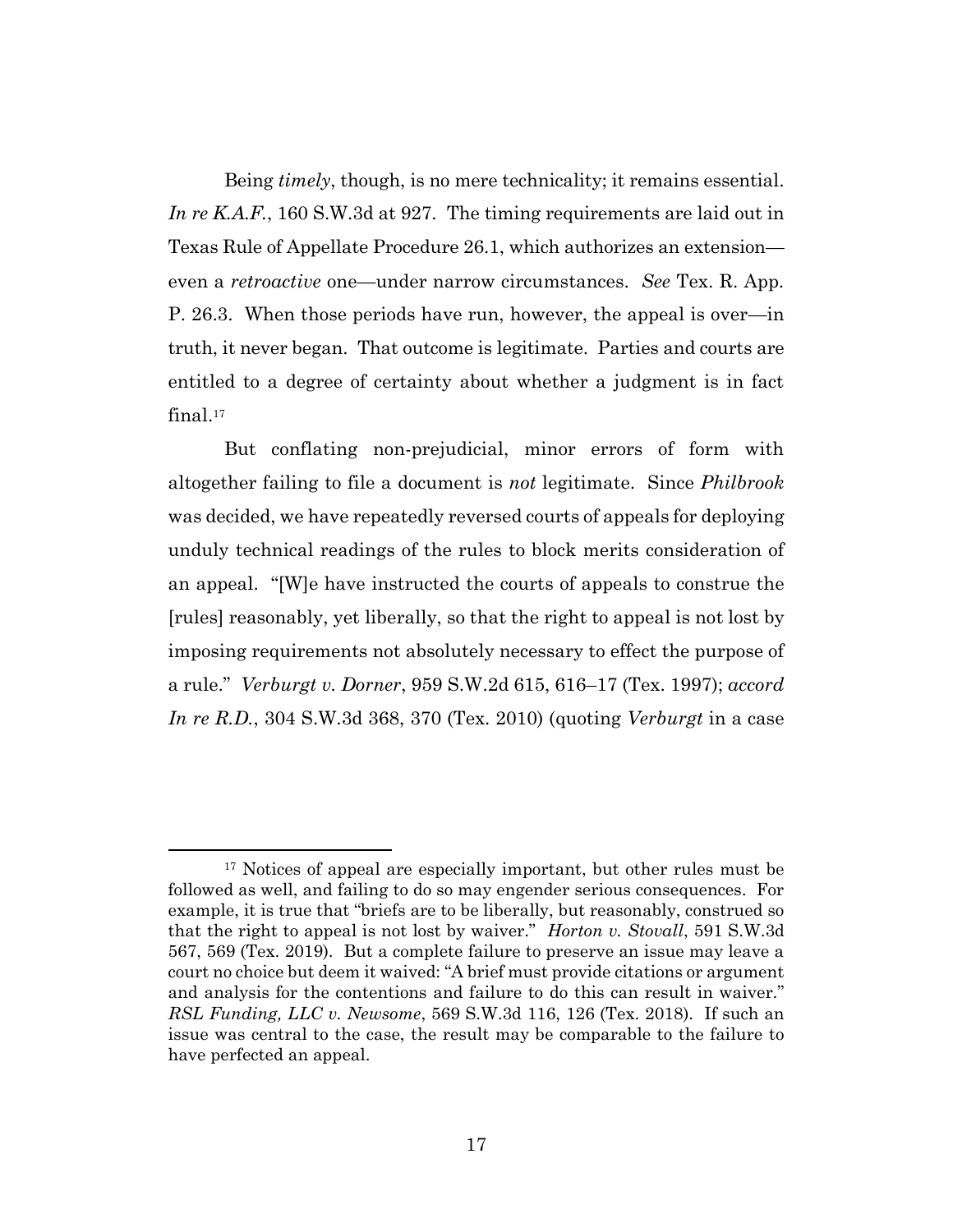involving the rules of civil procedure). 18 In this context, being "reasonable" *leads* to being "liberal": "It seems to me, moreover, that we should seek to interpret the rules neither liberally nor stingily, but only, as best we can, according to their apparent intent. Where that intent is to provide leeway, a permissive construction is the right one." *Torres v. Oakland Scavenger Co.*, 487 U.S. 312, 319 (1988) (Scalia, J., concurring).

This approach was taking form to some degree even before *Philbrook*, casting even further doubt on that precedent.<sup>19</sup> But, in fairness, it was only in the years after *Philbrook* that our insistence on reading the rules in this way became dominant and systematic, so that we now can affirm that "[t]his Court has consistently treated minor procedural mishaps with leniency, preserving the right to appeal." *Ryland Enters., Inc. v. Weatherspoon*, 355 S.W.3d 664, 665 (Tex. 2011).

In this case, however, we do not need a particularly "liberal," "permissive," or "lenient" construction to confirm that a motion for new

<sup>18</sup> *See also, e.g.*, *Higgins v. Randall Cnty. Sheriff's Off.*, 257 S.W.3d 684, 688–89 (Tex. 2008) (permitting leniency when application for indigency filing failed to comply with the rules); *Hone v. Hanafin*, 104 S.W.3d 884, 887–88 (Tex. 2003) (allowing appellate-deadline extension when litigant did not adequately explain the reason for an untimely notice of appeal); *Gomez v. Tex. Dep't of Crim. Just., Inst'l Div.*, 896 S.W.2d 176, 176–77 (Tex. 1995) (allowing appellatedeadline extension with a post-judgment motion not mentioned in Rule 26.1); *Grand Prairie Indep. Sch. Dist. v. S. Parts Imports, Inc.*, 813 S.W.2d 499, 500 (Tex. 1991) ("[A] court of appeals may not dismiss an appeal when the appellant filed the wrong instrument required to perfect the appeal without giving the appellant an opportunity to correct the error."). This list is, of course, incomplete.

<sup>19</sup> *See, e.g.*, *Smirl v. Globe Labs.*, 188 S.W.2d 676, 678 (Tex. 1945) ("The object of the new rules is 'to obtain a just, fair, equitable and impartial adjudication of the rights of litigants', Rule 1, and where this can be done without doing violence to the rules or injustice to the rights of the parties, it is the duty of the court to do so.").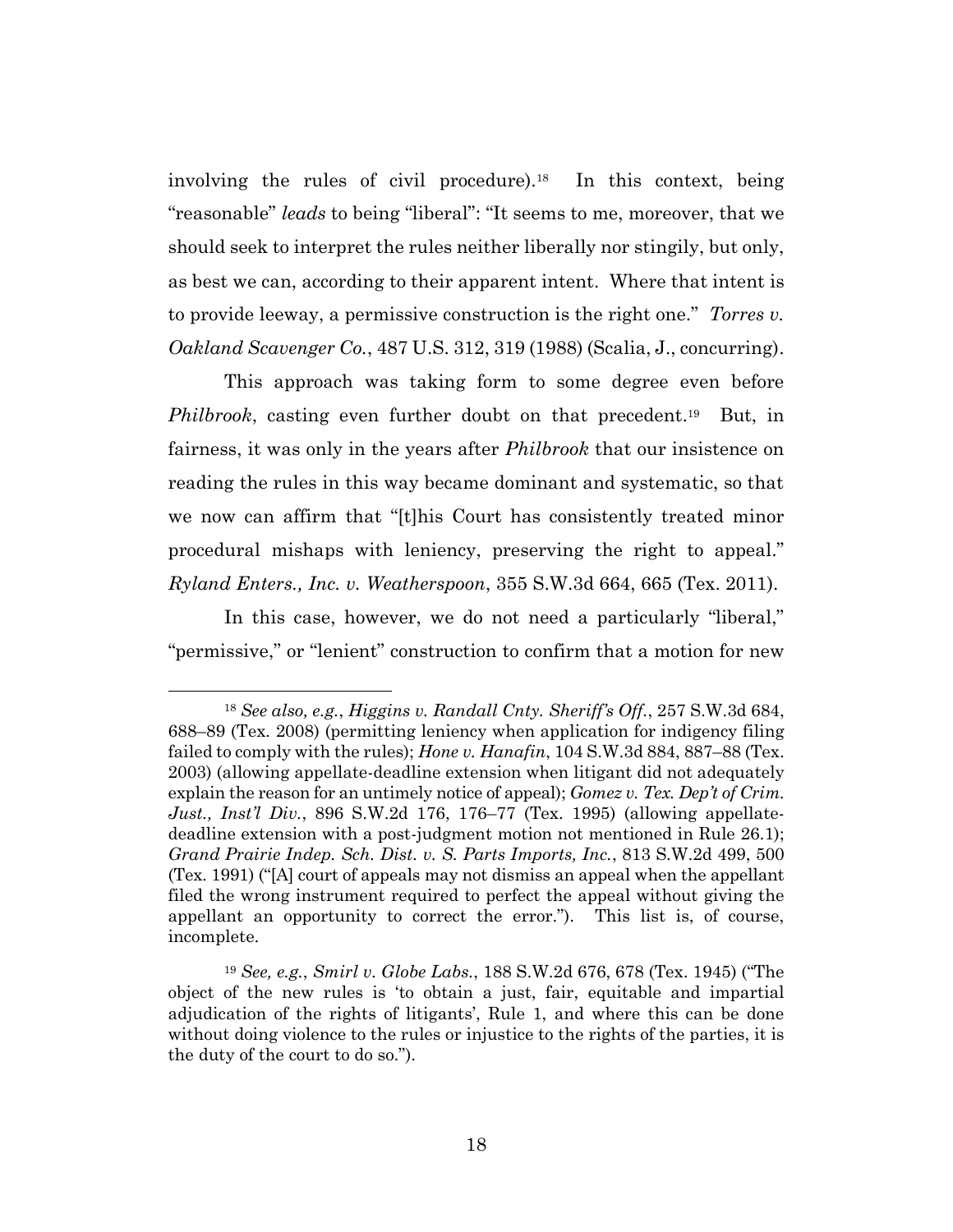trial with an error like Mitschke's was timely filed (and that, derivatively, so was his notice of appeal). Our rules only require a motion for new trial to be (1) written, (2) signed, and (3) filed within thirty days of the judgment. Tex. R. Civ. P. 320, 329b. Here, the judgment was originally an interlocutory summary judgment (filed under the original cause number) because it disposed of the claims as to two of several parties— Borromeo and Blackjack Ranch. That interlocutory order only became a final judgment upon those parties' motion (also filed under the original cause number, of course) to sever from the original cause. *See Park Place Hosp.*, 909 S.W.2d at 510. The severance order was granted (and it too was filed under the original cause number). Twenty days after that, within Rule 329b's thirty-day deadline, Mitschke filed a motion for new trial—under the original cause number. Mitschke also complied with Rule 320 because the motion was "in writing" and "signed by [Mitschke's] attorney."

The motion unnecessarily listed all the original parties.<sup>20</sup> But it expressly described the severance order and made clear that it was the summary-judgment order—now final with the severance—that the motion was attacking. It was served on counsel for respondents. Nothing suggests that the misfiling was done from trickery or to mislead anyone, and respondents have presented no argument about how Mitschke's filing the motion in the original docket number could have prejudiced them.

<sup>20</sup> Borromeo and Blackjack Ranch point to this overabundance as evidence that the mistake was more an error of judgment than a clerical error. We see no material difference, particularly without any showing of bad faith or prejudice.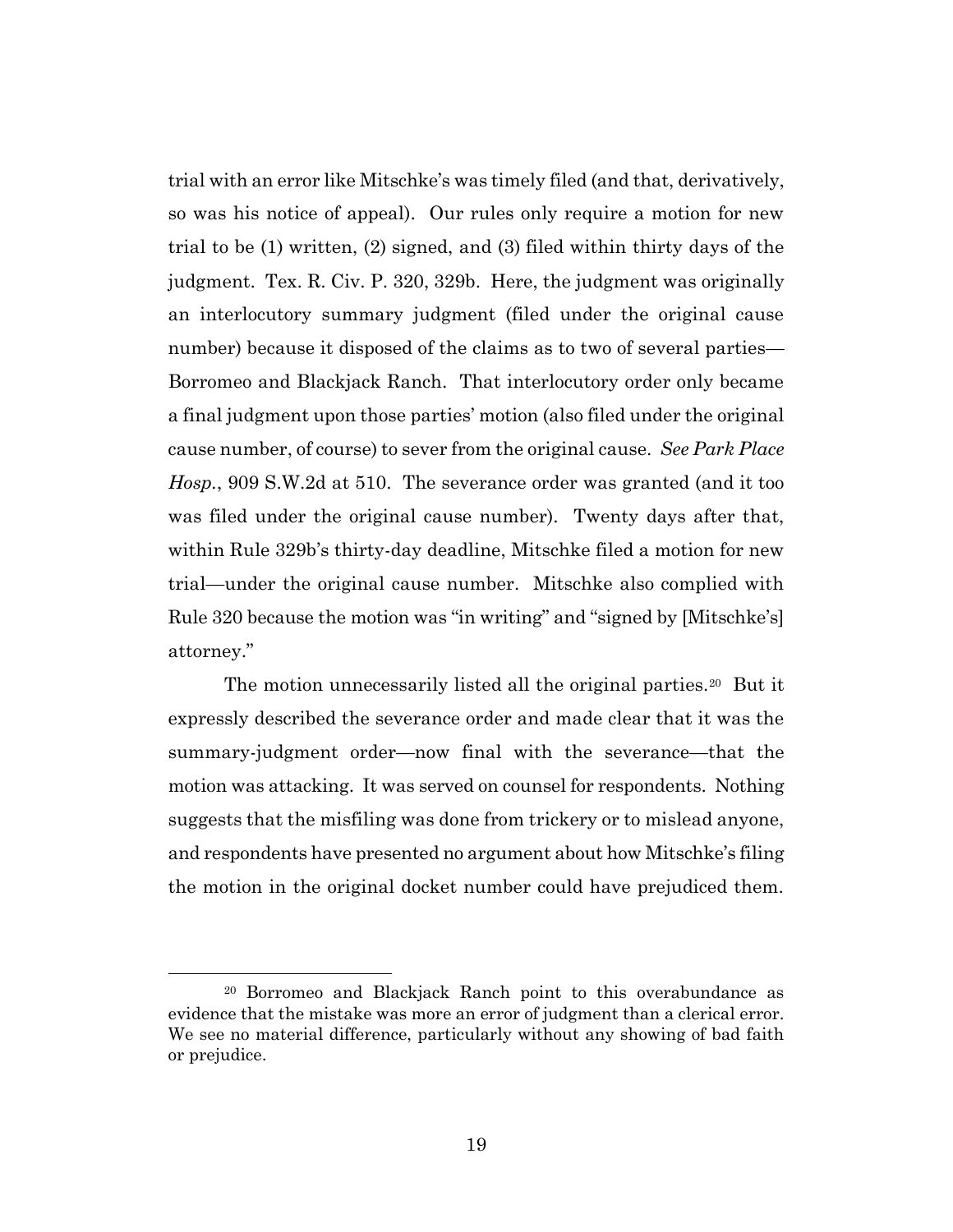It seems implausible that prejudice was even possible under these facts.<sup>21</sup> We have no difficulty in concluding that the motion met the rules' spare requirements, which extended the trial court's plenary power and the appellate deadlines. Tex. R. Civ. P. 329b.

To the extent that *Philbrook* can be read to create the foundation for a lack of appellate jurisdiction in a case like this one—with a timely and compliant motion for new trial that suffers only from a docketnumber error in the context of severance that caused no prejudice to any party—we readily conclude that *Philbrook* is inconsistent with our jurisprudence. If the question presented in *Philbrook* arose for the first time today, we would decide that case differently, and for that reason we deem *Philbrook* to be wrong.

# **C**

*Philbrook* may be wrong, but that is not enough to jettison it. Adherence to precedent remains the touchstone of a neutral legal system that provides stability and reliability. Departures from precedent must be carefully considered and should be rare. When we contemplate overruling a precedent, we must consider whether doing so serves—or instead undermines—the underlying purposes of *stare decisis*. *See, e.g.*,

<sup>21</sup> Borromeo and Blackjack Ranch had notice of what was happening. Mitschke's motion identified the summary-judgment order and the severance order that made it final. There was no final judgment to assail in the original cause, so there was no confusion regarding which order he was assailing. *See Gomez*, 896 S.W.2d at 176–77 (any motion that "assail[s] the trial court's judgment" extends the appellate timetable). Borromeo and Blackjack Ranch have not disputed Mitschke's certification that they were served. Nor have they identified any other prejudice, aside from their understandable desire to win by default. Prejudice, however, requires a distinct showing of harm, which respondents do not assert.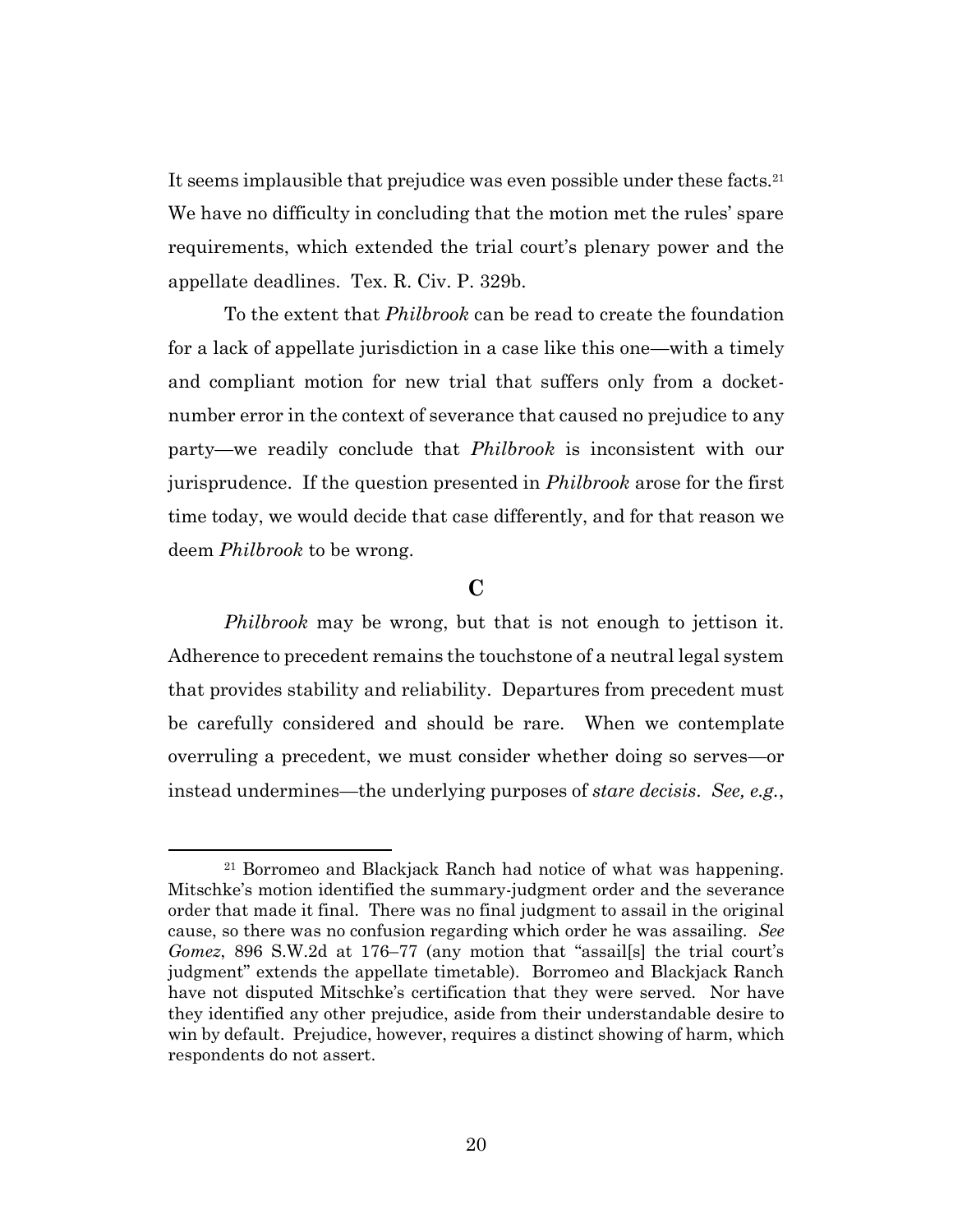*Payne*, 501 U.S. at 827–28; *Sw. Bell Tel. Co., L.P. v. Mitchell*, 276 S.W.3d 443, 447 (Tex. 2008). In *Weiner v. Wasson*, 900 S.W.2d 316, 320 (Tex. 1995), we explained that "we adhere to our precedents for reasons of efficiency, fairness, and legitimacy." We reiterated that rationale in other cases. *E.g.*, *Mitchell*, 275 S.W.3d at 447; *Grapevine Excavation, Inc. v. Maryland Lloyds*, 35 S.W.3d 1, 5 (Tex. 2000).

These general categories overlap to some extent, but each focuses on distinct features relevant to whether a court should overrule its own precedent.<sup>22</sup>

**1**

"Efficiency" reflects the central role of precedent—to provide clear and settled law. We cannot agree that retaining *Philbrook* in an everdiminishing form provides efficiency. Indeed, the "courts of appeals in Texas have demonstrated confusion about the continued viability of *Philbrook*," as Justice Field accurately observed in *Levin*, one of the Third Court decisions at issue in this case. 2015 WL 690368 at \*3 (Field, J., concurring) (collecting cases). Justice Field concluded by explaining that he "wr[o]te separately to ask the supreme court to clarify its position on the ongoing viability of *Philbrook*," *id.* at \*4—which we may have done had a party brought a petition in that case to this Court.

A precedent that becomes less useful over time and continues to generate confusion among parties and the judiciary cannot be regarded as "efficient." The opposite is true. Especially for procedural or remedial

<sup>&</sup>lt;sup>22</sup> A court of appeals sitting en banc does not need to accord deference to a panel opinion. If the en banc court is considering the validity of an en banc precedent, however, it should exercise the same caution that this Court exercises before overruling one of its own precedents, as today's opinion reflects.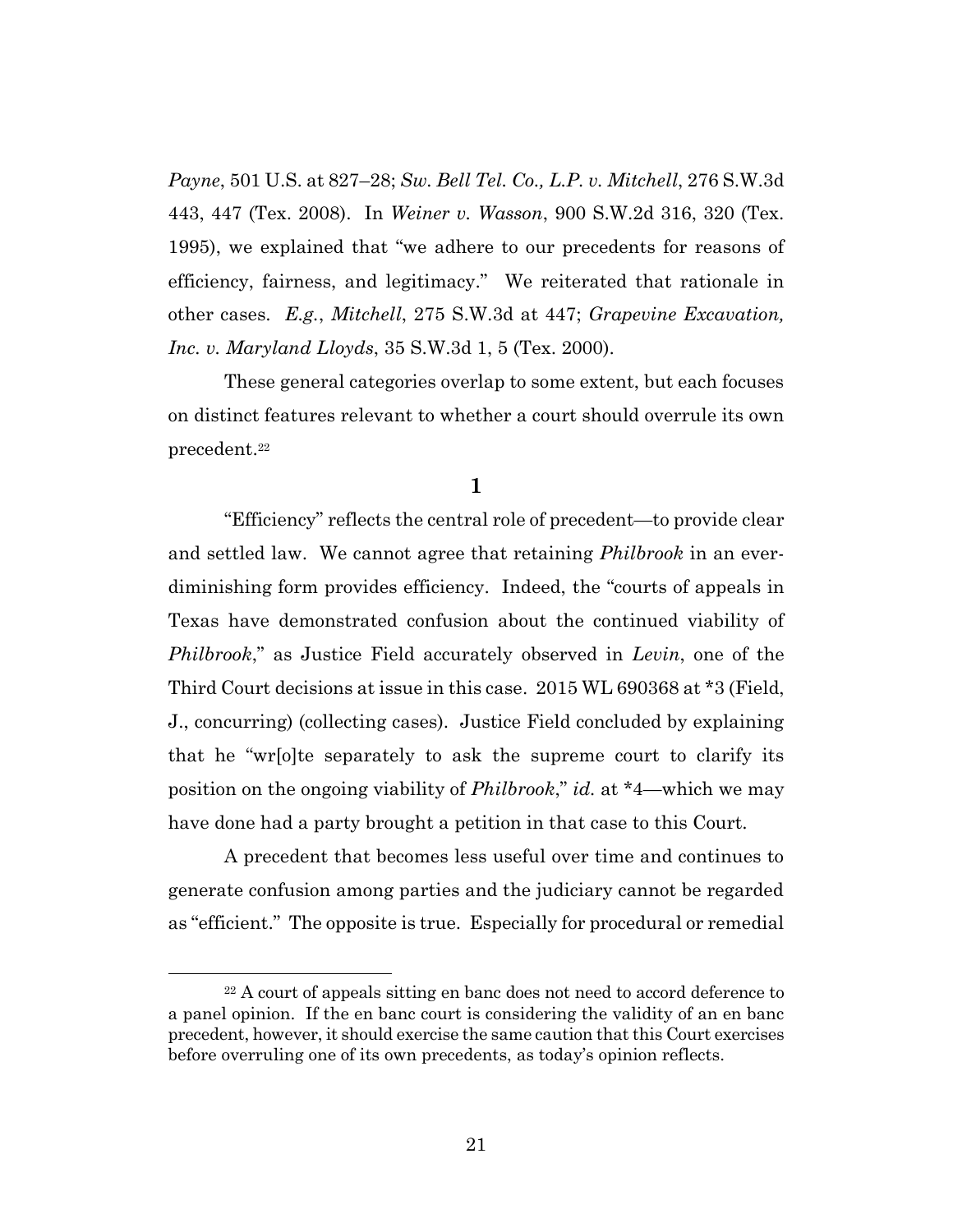issues that should be clear, the continuing need to expend judicial resources affirmatively indicates *in*efficiency. *See Moragne v. State Marine Lines, Inc.*, 398 U.S. 375, 404 (1970) (decrying a past precedent for "produc[ing] litigation-spawning confusion in an area that should be easily susceptible of more workable solutions"). New precedents, of course, often require follow-on cases to refine their contours. But the passage of time should make a precedent less susceptible to confusion, not more. Efficiency considerations favor overruling *Philbrook*. Distinguishing it once again would only deepen the existing confusion.

Overruling a precedent *also* contributes to instability and confusion, however, particularly if it is perceived as part of a pattern of disrespect for precedent. But preserving *Philbrook* without distinguishing it would exacerbate, not mitigate, any confusion. Applying *Philbrook* as respondents urge might be faithful to *Philbrook*—but it would inject massive cognitive dissonance into the past three decades of consistent procedural law. *At best*, *Philbrook* "stands as an outlier in our [procedural] jurisprudence, particularly when compared to more recent decisions." *Franchise Tax Bd. v. Hyatt*, 139 S. Ct. 1485, 1499 (2019) (denying *stare decisis* effect for a federal sovereign-immunity precedent that, like *Philbrook*, was an outlier). Worse than that, *Philbrook* relies on principles that are irreconcilable with current law that we have repeatedly affirmed and extended. *Philbrook*'s foundational premise—that the misfiled motion for new trial was ineffective—is therefore worse than being "merely" wrong.

Overruling *Philbrook* advances efficiency. Further distinguishing that case would undermine efficiency, and fully applying it would wreak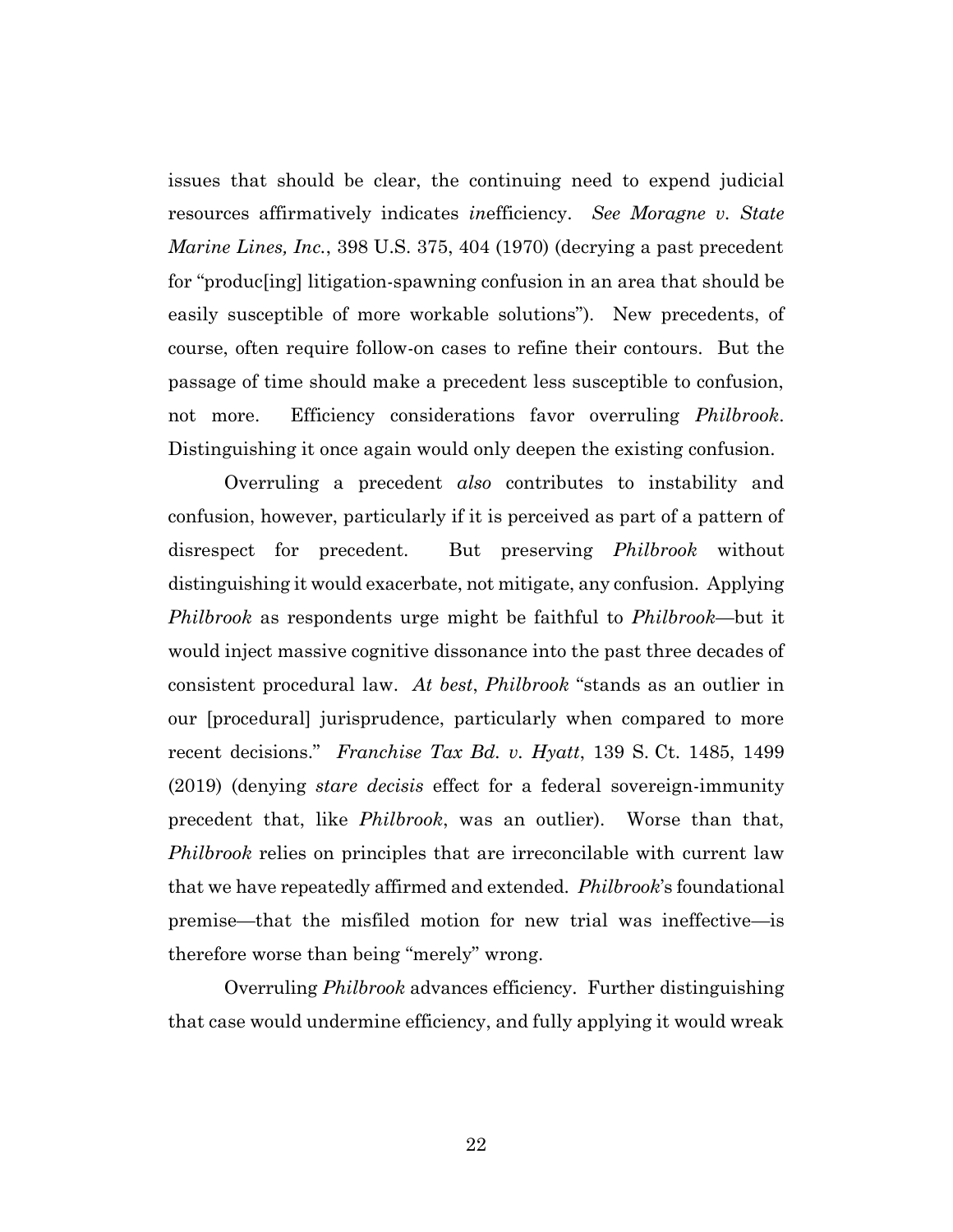havoc. *Philbrook* "has had a long opportunity to prove its acceptability, and instead has suffered universal criticism and wide repudiation. To supplant the present disarray in this area with a rule both simpler and more just will further, not impede, efficiency in adjudication." *Moragne*, 398 U.S. at 404–05.

#### **2**

"Fairness" in the context of *stare decisis* does not concern whether any individual outcome is just. Instead, it reflects whether overruling a precedent would be unfair to the public or the government that relies on the precedent's stability. The greater the settled and reasonable reliance interests that flow from a precedent, the greater our reluctance to overrule it. *Payne*, 501 U.S. at 827–28. Our reluctance is particularly acute in property and contract cases—indeed, anywhere "parties are especially likely to rely on such precedents when ordering their affairs." *Kimble*, 576 U.S. at 457.

But "the opposite is true in cases such as the present one involving procedural and evidentiary rules." *Payne*, 501 U.S. at 828*.* <sup>23</sup> It is fanciful to imagine arranging one's affairs in "reliance" on the remote possibility that, should litigation ever arise, one's opponent may make a fatal procedural error. True, we must dismiss an appeal that was not preceded by a timely notice of appeal—but not because the non-

<sup>23</sup> *Payne*, a criminal-procedure case, concerned whether victim-impact statements could be used in sentencing. To put it mildly, one is unlikely to rely on the inadmissibility of victim-impact statements when choosing to murder someone. Likewise, the rule governing extensions of a trial court's plenary power and appellate deadlines is unlikely to affect any primary conduct. Both are procedural issues where reliance interests are negligible in comparison with, for example, property or contract rights.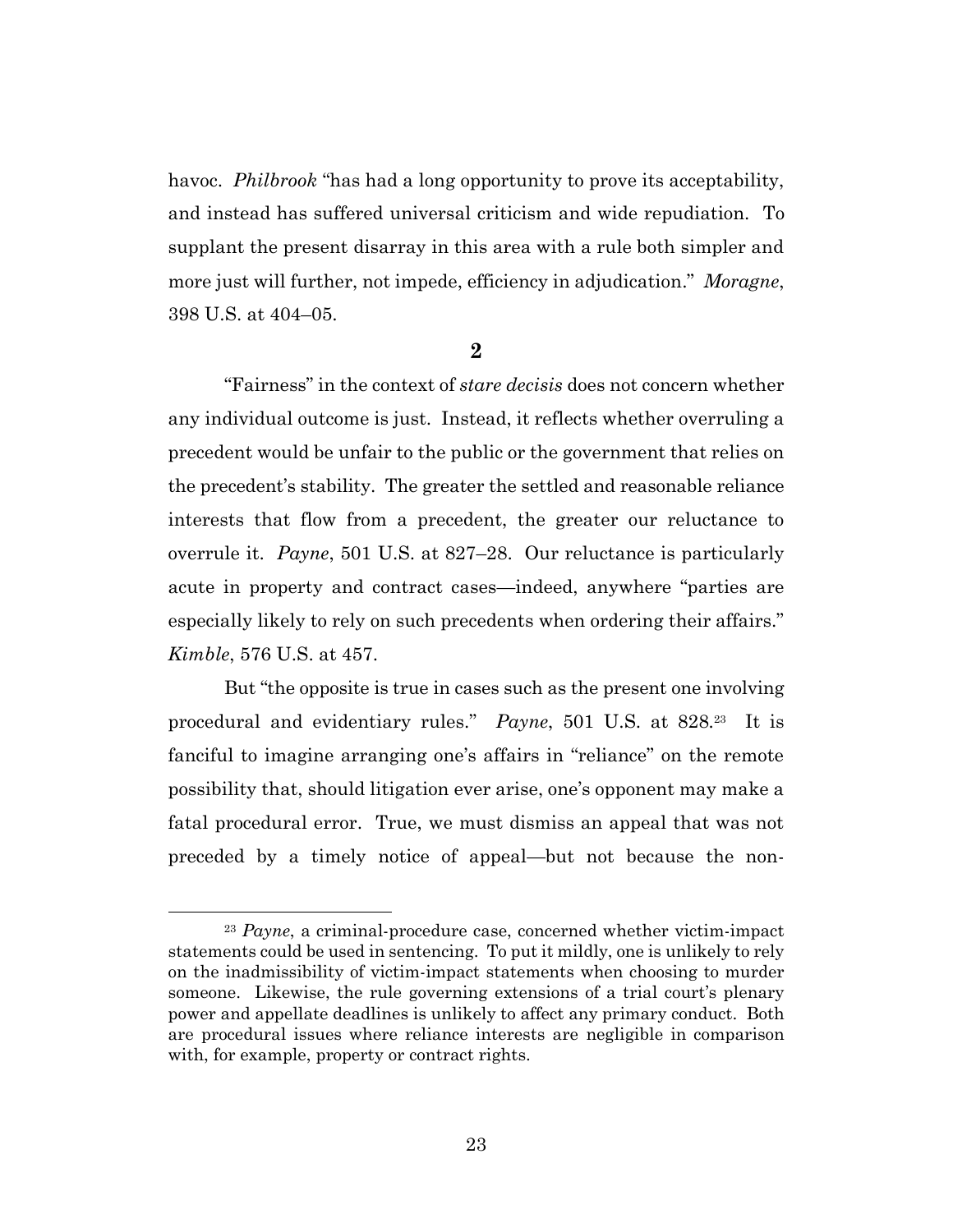appealing party had relied on that rule when entering into a contract, purchasing real property, deciding whether to commit a tort, or undertaking any other primary conduct. Such a party is merely the adventitious beneficiary of a larger purpose: our need to uphold clear rules, some of which are jurisdictional and require finality.

To facilitate the "efficient and uniform administration of justice," the Constitution authorizes this Court to craft procedural and evidentiary rules. Tex. Const. art. V, § 31. We frequently modify those rules, which reflects a continuing focus on the system as a whole. By contrast, overruling precedents that govern private contractual or property rights (among others) might unsettle the expectations that underlie long-term investments or decisions.

Likewise, we have long held that "in the area of statutory construction, the doctrine of *stare decisis* has its greatest force," *Mitchell*, 276 S.W.3d at 447 (quoting *Marmon v. Mustang Aviation, Inc.,* 430 S.W.2d 182, 186 (Tex. 1968)). Even there, circumstances may require the correction of seriously mistaken and harmful precedents.<sup>24</sup> We are especially alert to the need for stability in this context, however, even where private reliance interests might be absent. After all, the legislature itself is entitled to rely on our settled construction of its enactments and to modify any statute if a different result is desirable. *Id.* at 447–48. Vacillating constructions of an unchanged statutory text,

<sup>24</sup> Both this Court and the U.S. Supreme Court are particularly cautious about overruling statutory constructions, but circumstances have led both courts to do so. *See, e.g.*, *Hohn v. United States*, 524 U.S. 236, 253 (1998) (overruling a prior construction of 28 U.S.C. § 1254(1)); *Tooke v. City of Mexia*, 197 S.W.3d 325, 342 (Tex. 2006) (overruling a prior reading of the Local Government Code).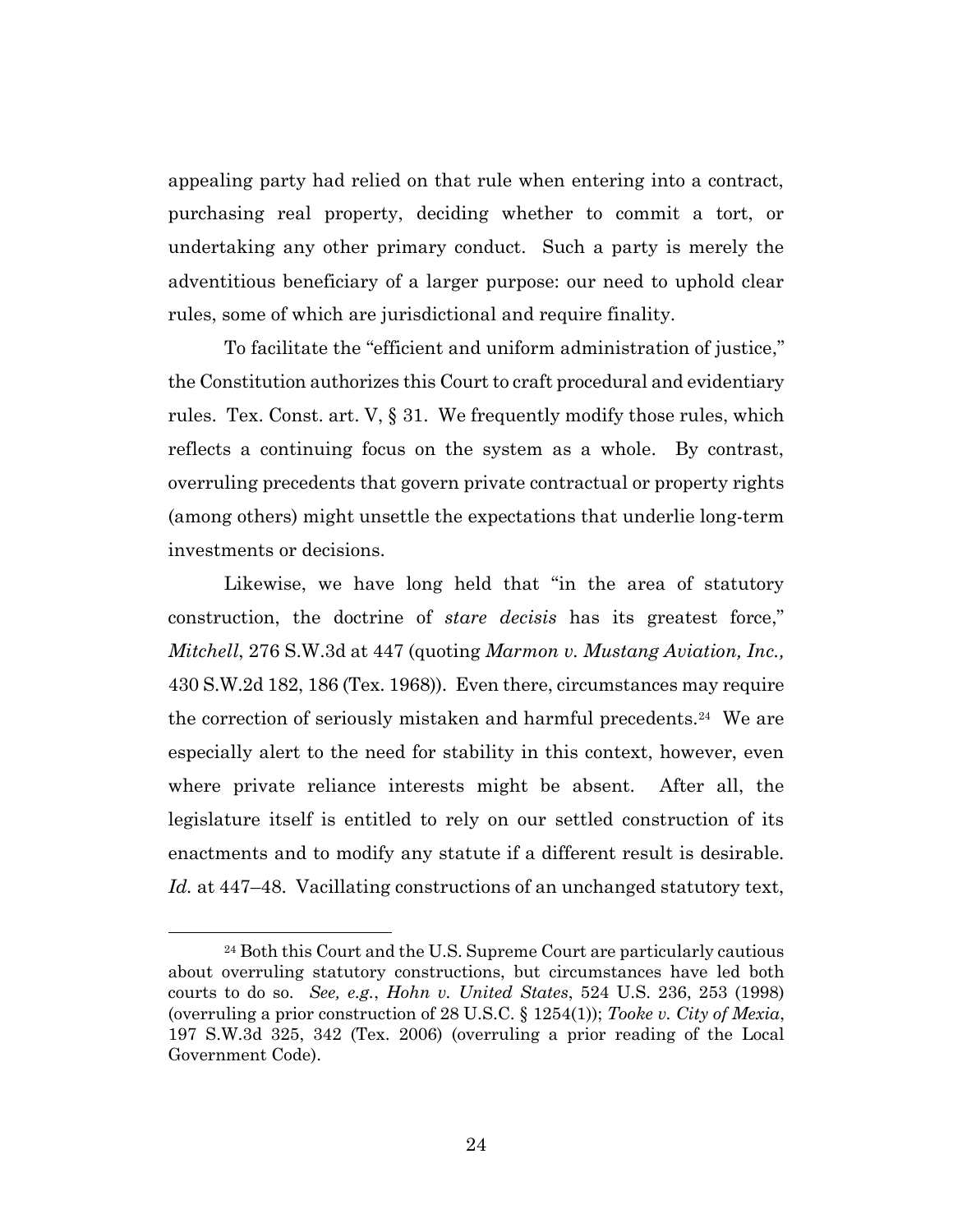absent truly compelling justifications, would unfairly create a moving target, which would undermine the legislature's task of making the public policy of the State. But no statute has codified *Philbrook*'s principle, and so we can perceive neither private *nor* public reliance on its retention.

Finally, we have applied (rather than distinguished) *Philbrook* only twice, and for a proposition coextensive with Rule 329b: that a trial court loses its plenary power thirty days after the judgment, or after seventy-five additional days if a timely motion for new trial was filed.<sup>25</sup> *Philbrook* need not remain on the books for that elementary proposition to remain true. The rule itself is enough. Even if it were not, more recent and more clearly reasoned cases, which lack *Philbrook*'s baggage, better support that proposition. *See, e.g.*, *In re Elizondo*, 544 S.W.3d 824, 829 (Tex. 2018) (orig. proceeding). There is no unfairness in overruling *Philbrook*.

## **3**

"Legitimacy" concerns focus on the judiciary's appropriate role within the government. We have no authority to decide cases based on political or policy factors that are entirely appropriate for the other branches of government. Our judgments, which become precedents, should be based on reason, law, and not political whim; new decisions should therefore comport with precedents. One important value of *stare decisis* is that it justifiably "permits society to presume that bedrock principles are founded in the law rather than in the proclivities of individuals . . . ." *Vasquez v. Hillery*, 474 U.S. 254, 265 (1986). Respecting

<sup>25</sup> *In re Burlington Coat Factory Warehouse of McAllen, Inc.*, 167 S.W.3d 827, 829 (Tex. 2005); *Lane Bank Equip. Co. v. Smith S. Equip., Inc.*, 10 S.W.3d 308, 310 (Tex. 2000).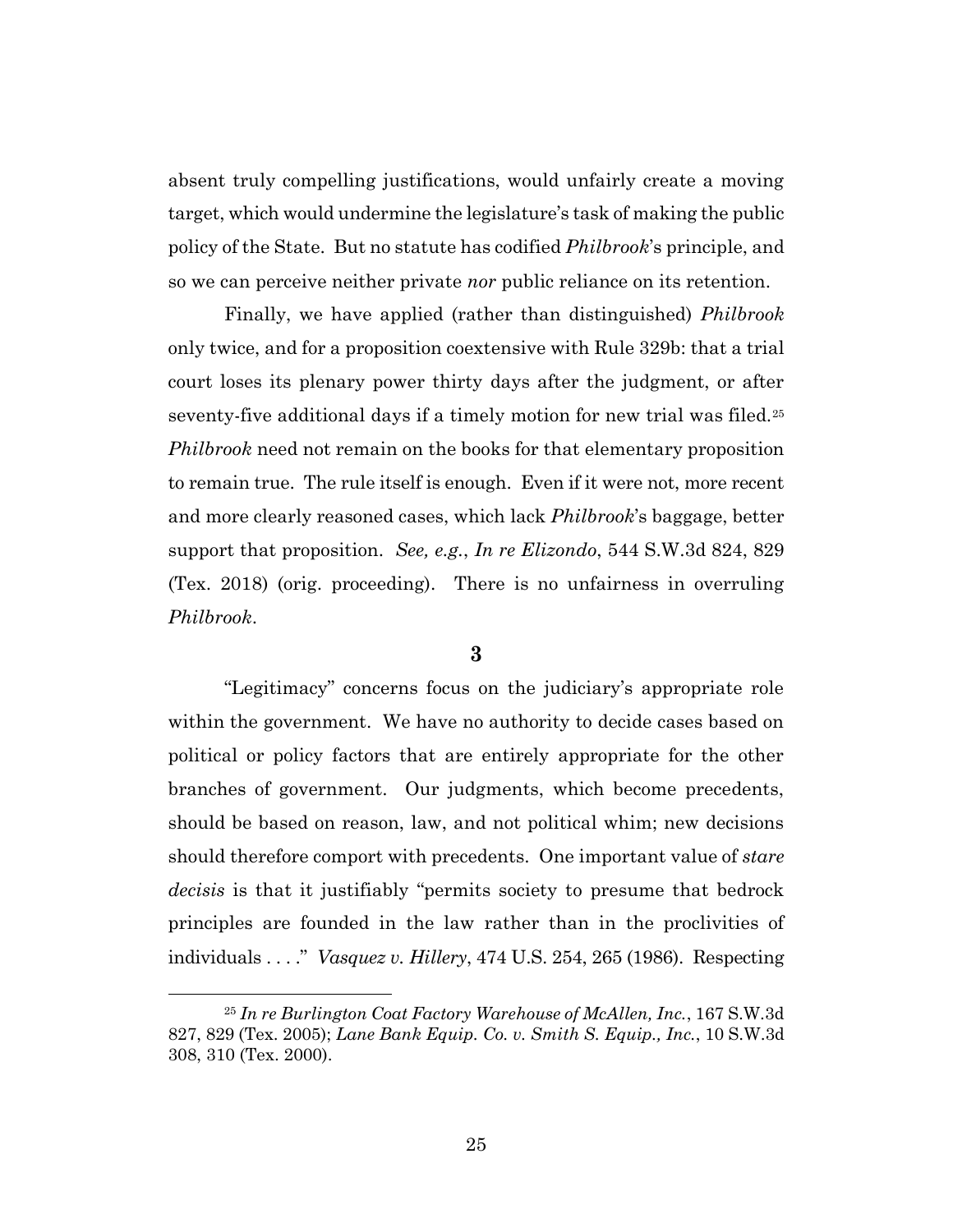precedent conveys to the public that the courts are neutral and disciplined.

On the other hand, adhering to or entrenching a precedent that is egregiously wrong or that has lost its underpinnings does not foster legitimacy. "*Stare decisis* does not warrant an obstinate insistence on precedent that appears to be plainly incorrect," particularly when the other *stare decisis* concerns point against retaining the precedent. *Mitchell*, 276 S.W.3d at 448. A case that is always distinguished but never followed is more likely to generate cynicism than legitimacy.

It therefore sometimes advances legitimacy to overrule rather than to sustain a precedent. Such a determination always requires careful and respectful analysis, including genuine openness to retaining the challenged precedent.<sup>26</sup> Here, that analysis points in only one direction. *Philbrook* can coexist uneasily, if at all, with our more recent and better reasoned cases. The costliest step in terms of legitimacy would be to uphold *Philbrook*, not overrule it.

\* \* \*

We have long retained *Philbrook* despite misgivings almost from the beginning. We now conclude that continuing to do so serves none of the values of *stare decisis*. *Philbrook v. Berry* is overruled.

# **D**

We turn, finally, to the application of these principles to this case. Mitschke's motion for new trial, even if misfiled, clearly identified the

<sup>26</sup> *See, e.g.*, *Artis v. District of Columbia*, 138 S. Ct. 594, 608 (2018) (Gorsuch, J., dissenting) ("Chesterton reminds us not to clear away a fence just because we cannot see its point. Even if a fence doesn't seem to have a reason, sometimes all that means is we need to look more carefully . . . .").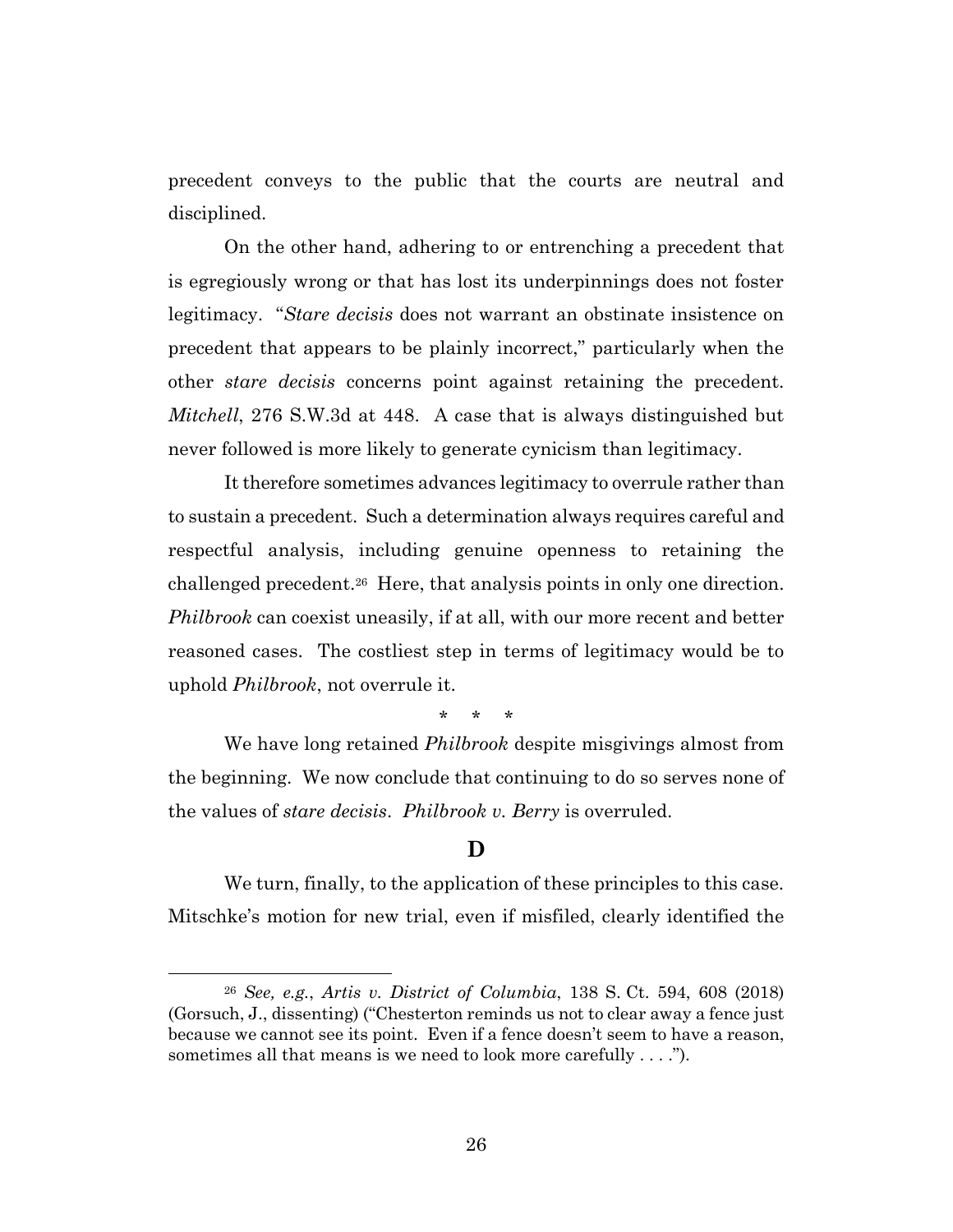judgment it assailed. Refusing to find appellate jurisdiction here is inconsonant with our cases—except *Philbrook*. With that case overruled, we now hold that when a party timely attacks an order that grants a final judgment and then files a notice of appeal that is otherwise timely, the court of appeals must deem the appeal to have been timely perfected despite a non-prejudicial procedural defect.<sup>27</sup> Mitschke's motion for new trial effectively extended the trial court's plenary power under Rule 329b and, correspondingly, the appellate timelines under Rule 26.1(a). Mitschke's appeal therefore was timely, and the Seventh Court may now resolve the merits.

### **IV**

In *Eberhart v. United States*, 546 U.S. 12 (2005) (per curiam), the U.S. Supreme Court considered a similar question of appellate jurisdiction based on procedural requirements that, under that Court's precedent, seemed to be jurisdictional. The lower court in that case, as it happens, was the Seventh Circuit; our case comes from the Seventh Court. In *Eberhart*, the Seventh Circuit followed what it took to be settled law despite misgivings in light of later Supreme Court cases. Both the Seventh Circuit there and the Seventh Court here easily could have sublimated the procedural issue and evaded review, but neither did. The Supreme Court expressed its appreciation for how the Seventh Circuit proceeded, and we now borrow its language for the same

<sup>&</sup>lt;sup>27</sup> We reserve for any future case, if necessary, whether a misfiling that *is* objectively prejudicial would require a different outcome. In any event, Texas courts will properly regard with great disfavor any indication that a party made any filing under the wrong docket number with the *purpose* of causing litigation harm to the other side. No such indication exists here.